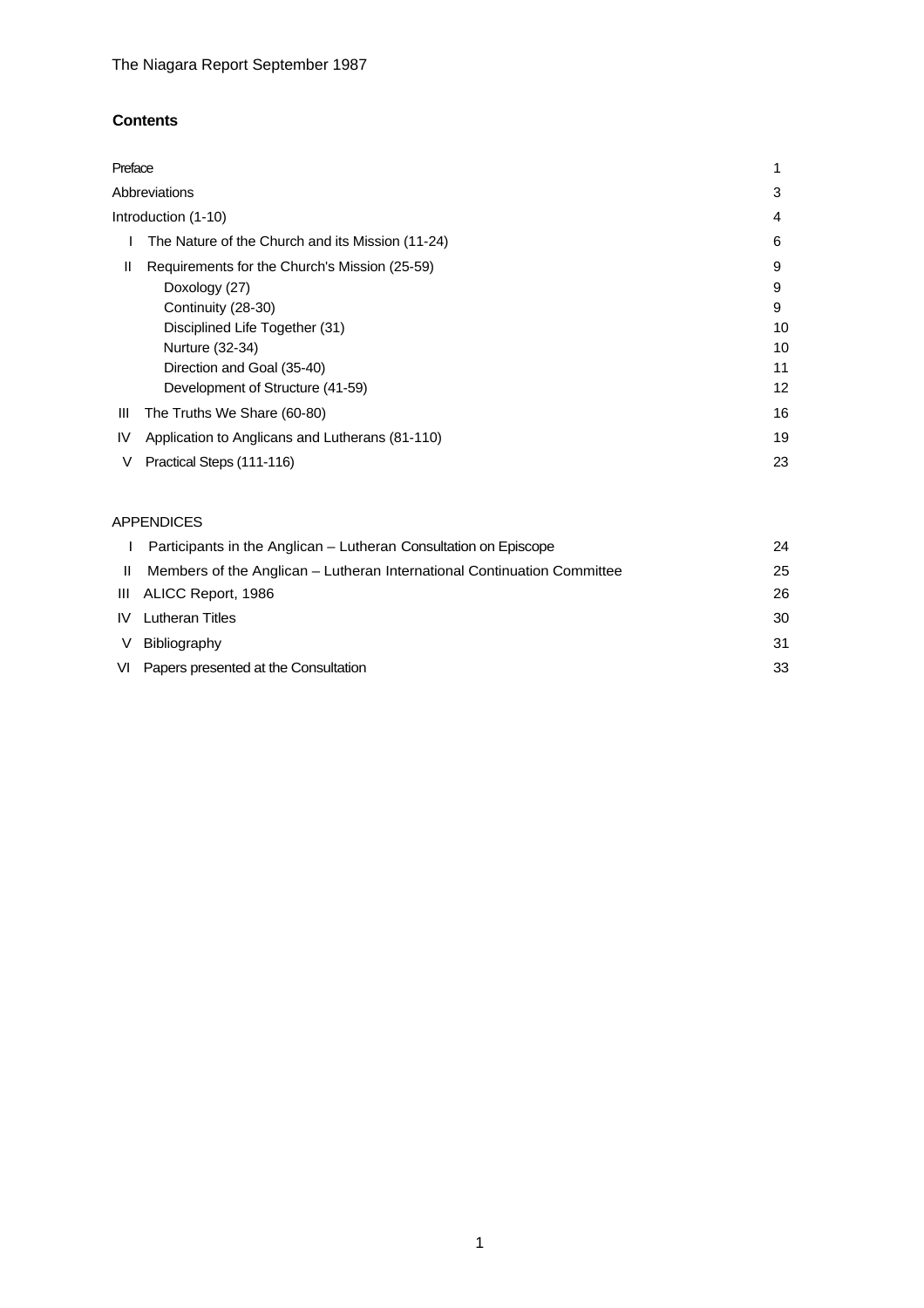## **Preface**

Two linked events took place at Niagara Falls in autumn 1987 in the course of the international dialogue between Anglicans and Lutherans. The first was a major consultation on *episcope* (24th - 29th September), and this was immediately followed (30th September - 3rd October) by a meeting of the Anglican - Lutheran International Continuation Committee to produce this report.

At the consultation some three dozen theologians, historians and church leaders met to tackle the issue of *episcope,* the chief remaining obstacle to full communion between Anglicans and Lutherans. The intention of this gathering may be summarised thus:

(a) to shed some fresh light on the relationship between the topics of apostolic succession, the ministry of the whole people of God, episcopacy and the historic episcopate;

(b) to set this material in the broad perspective of the Church's mission, taking seriously the diversity of its cultural settings;

(c) and to evaluate in the light of contemporary ecumenical dialogue the current practice of *episcope*  amongst Anglicans and Lutherans, so as to offer pointers for the future reform and joint exercise of *episcope* in the service of our common mission.

A wealth of talent and wisdom was contributed to this task, and a real meeting of minds took place on several facets of the subject. There was strong representation from Asia and Africa, where the tempo of Anglican - Lutheran co-operation is visibly quickening. The active participation of Roman Catholic and Eastern Orthodox consultants proved to be very creative. Indeed, the emerging ecumenical consensus reassured Anglicans and Lutherans that their efforts to draw closer to one another in regard to the practical exercise of *episcope* was fully consistent with, and actually assisted by, their current bilateral dialogues with the Roman Catholic Church. Two other factors were specially helpful to the consultation: the daily sharing of worship according to the Anglican and Lutheran traditions, and the peaceful and hospitable atmosphere of Mount Carmel retreat house where we stayed.

Those who took part found this to be a fruitful and stimulating occasion, and it was agreed that the papers contributed should be made available in due course to a wider public by the Anglican Consultative Council (ACC) and the Lutheran World Federation (LWF).

The Anglican - Lutheran Continuation Committee met after the consultation to distil its findings and recommend attainable goals to ACC and LWF. It will be for these parent bodies as well as for individual member churches to decide whether this 'Niagara Report' represents any breakthrough in understanding, and how far and how soon its proposals should be implemented.

We wish to record our warm and grateful thanks to all who contributed to the consultation, and to the secretarial staff, Irmhild Reichen-Young and Vanessa Wilde.

David Tunstin *Bishop of Grimbsby* 

Sebastian Kolowa *Presiding Bishop Evangeligal Lutheran Church in Tanzania* 

*Niagara Falls October 1987*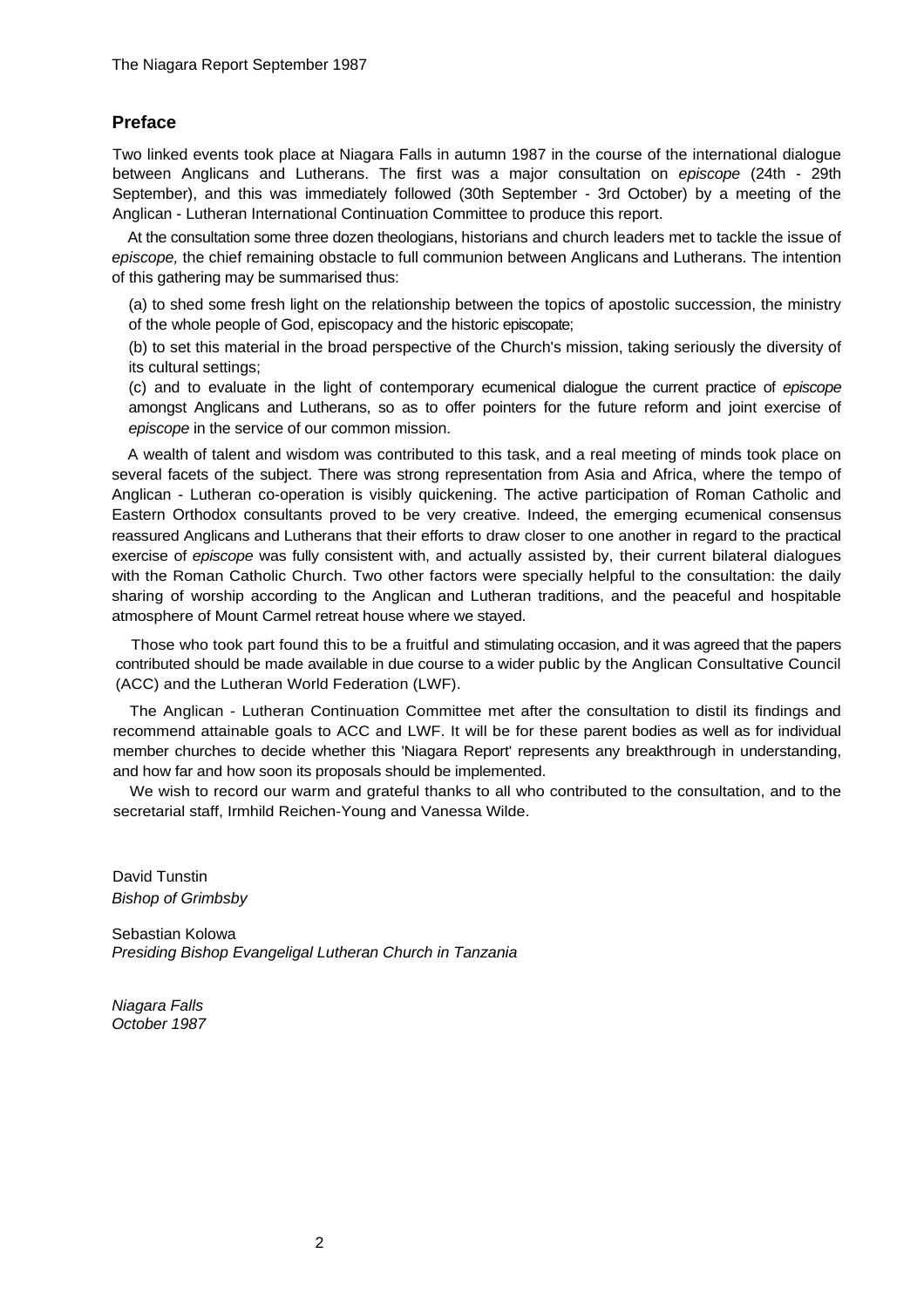# **Abbreviations used in this Report**

| <b>ACC</b>   | Anglican Consultative Council                                     |
|--------------|-------------------------------------------------------------------|
| <b>ALERC</b> | Anglican - Lutheran European Regional Commission                  |
| <b>ALIC</b>  | Anglican - Lutheran International Conversations                   |
| <b>ALICC</b> | Anglican - Lutheran International Continuation Committee          |
| <b>ARCIC</b> | Anglican - Roman Catholic International Commission                |
| BEM          | Baptism, Eucharist and Ministry: Faith and<br>Order Paper No. III |
| CA           | Confessio Augustana: The Augsburg Confession, 1530.               |
| LED II       | Lutheran - Episcopal Dialogue Second Series, 1976 - 1980.         |
| LWF          | Lutheran World Federation                                         |
| <b>LRCJC</b> | Lutheran - Roman Catholic Joint Commission                        |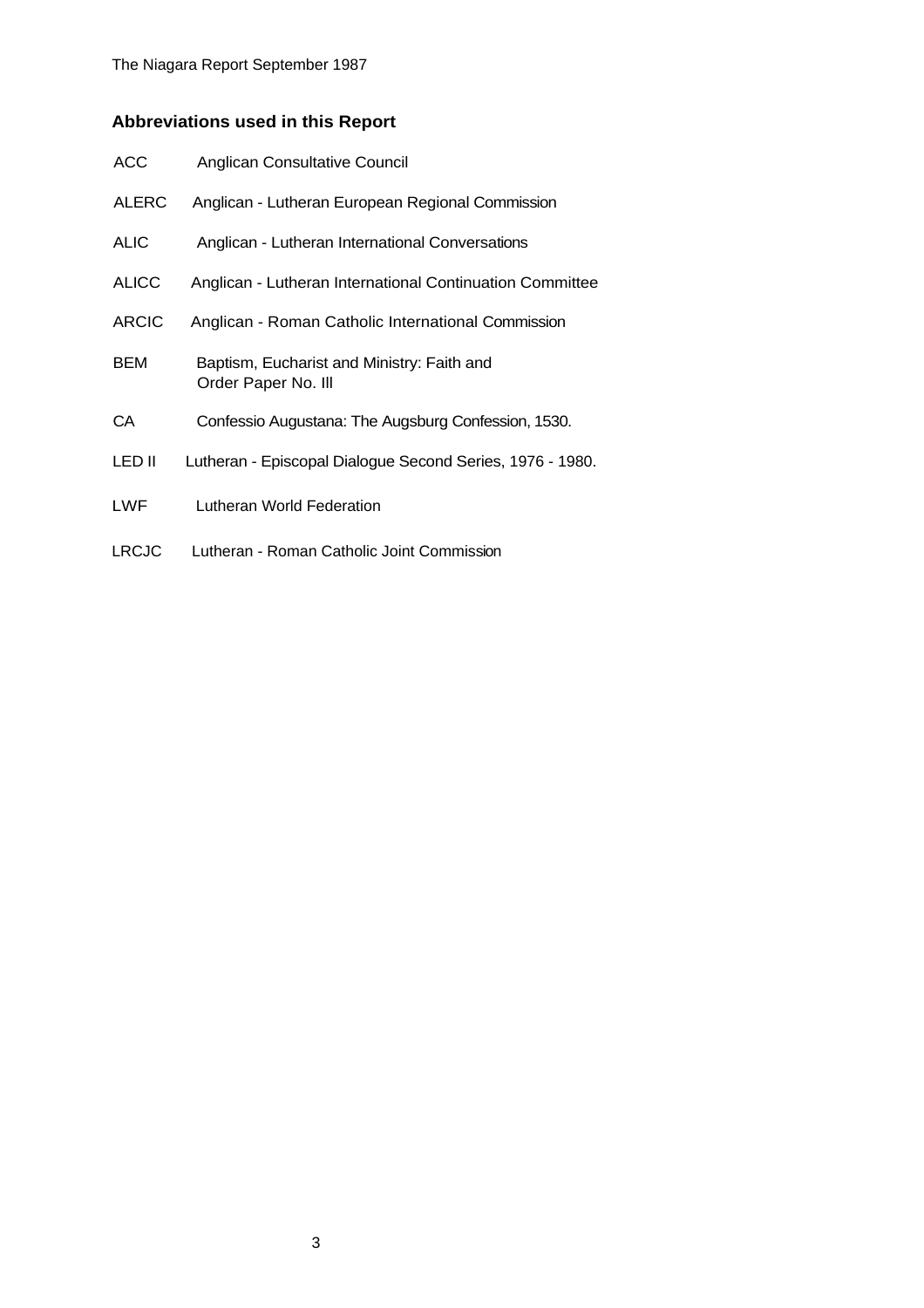### **Introduction**

1 Official Anglican - Lutheran conversations on the international level extend back over two decades. The first - the Anglican - Lutheran International Conversations 1970 -1972 (ALIC) - authorized by the Lambeth Conference and the Lutheran World Federation (LWF) produced the *Pullach Report.1* Building upon it, the international relationship was intensified by a planning group meeting in 1975 and, more especially, by a Joint Working Group in 1983, which recommended to the Anglican Consultative Council (ACC) and the LWF that they establish an International Continuation Committee. It should both enable further international conversation and help to make the results of the various national and regional Anglican -Lutheran dialogues contribute to progress elsewhere.

2 At its first meeting in Wimbledon, England, 1986, the Anglican - Lutheran International Continuation Committee (ALICC) laid plans for a joint consultation on *episcope,* regarded as the chief obstacle to full communion (see its report, Appendix III). Its members are listed in Appendix II. That international consultation took place in Niagara Falls, Ontario, Canada in September 1987 and provided the basis for this report. The participants are listed in Appendix I.

3 Numerous dialogues between Anglicans and Lutherans during the past twenty years have discovered how much we share in doctrine, worship, mission, and the understanding and functioning of ministry. The Anglican - Lutheran European Regional Commission (ALERC) concluded that 'there are no longer any serious obstacles on the way towards the establishment of full communion between our two Churches' *(Helsinki Report,* 1982). A further expression of the wide extent of agreement is contained in Section III (paragraphs 60-80) of this present report. But the documents resulting from these official encounters have repeatedly identified differences in the *practice* of *episcope* (that is, pastoral leadership, co-ordination and oversight), especially the presence or absence of bishops in the historic episcopate, as the chief (if not the only remaining) obstacle to full communion. By *historic episcopate* we mean an episcopate which traces its origins back through history to at least the end of the second century. We use the phrase *apostolic succession* in the 'substantive sense' identified by the Lutheran - Roman Catholic Joint Commission (LRCJC) document *The Ministry in the Church* (59,60) to signify 'the apostolicity of the Church in faith' (see further *Baptism, Eucharist and Ministry* (BEM) M 34-5; paragraphs 19, 20 below; *Helsinki Report,* 40 and 43; *Pullach Report,* 1973, 87-89; *LED II,* 1980, pp. 61-62). Thus attention to this topic has been recognized as necessary if we are to

(a) continue movement towards full communion between our respective Churches;

(b) facilitate the ongoing development of common life and mission in various regions where our

Churches function in the same geographical areas; and

(c) open up structural possibilities for the more complete future realization of full communion especially in the countries where our Churches exist side by side.

4 The differences between us in the dimension of *episcope* include not only the presence or absence of bishops in the historic episcopate but also differences in the significance our Churches attach to such bishops. These differences serve as the focal point for mutual fears and suspicions, prejudices and distorted perceptions. They also seem to threaten existing agreements with other Churches as well as ecumenical expectations expressed in dialogues of both our Churches with the Roman Catholic and Orthodox Churches.

5 We have identified, through the work of our predecessors in dialogue and with the assistance of our colleagues in the most recent consultation, some perspectives on this topic which we believe can help our Churches to overcome their differences, as well as ground and shape full communion, and assist its structural expression.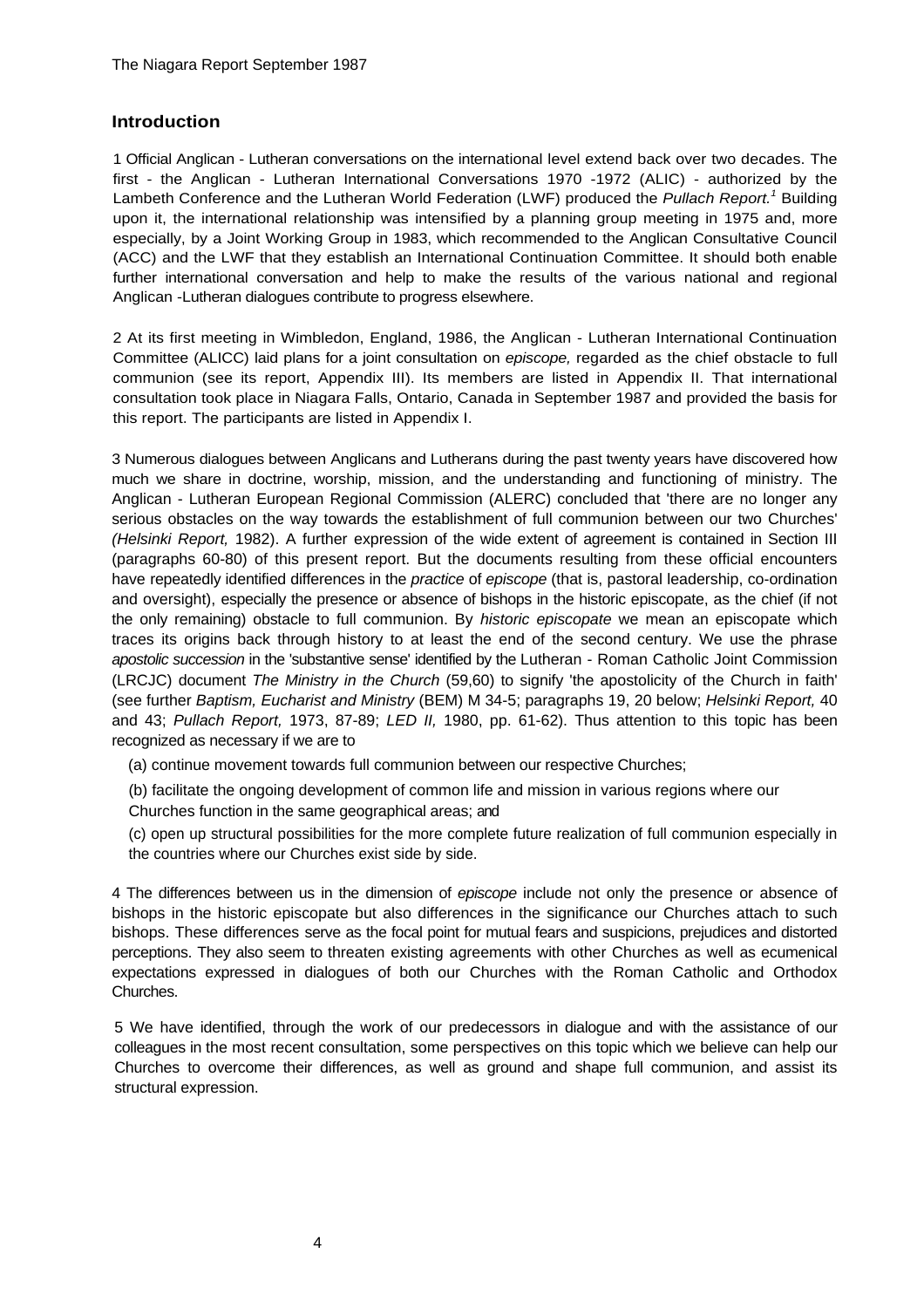6 In the document which follows, initial and major attention is given to the mission of the Church and its first realization in the communities of the New Testament period (Section I). We give mission such prominence because at Wimbledon 1986 (see Appendix III), our survey of the situation of our Churches throughout the world impressed upon us the fact that the agenda and the timetable for full communion between Anglicans and Lutherans is experienced differently in different parts of the world. However, the urgency of giving attention to the nature of the Church's mission is universal. Indeed, the crisis of the Church in mission is at least as great in those countries in Europe and North America where the need for full communion may be less urgently perceived. At Wimbledon, therefore, we determined that the theme for the consultation on *episcope* would be *'Episcope* in Relation to the Mission of the Church'. What we are presenting in Section I

(i) reflects a significant portion of our work at Niagara, (ii) offers a renewed perspective on the mission of the Church as the *gift* of Christ, and

(iii) provides the necessary context for both our understanding of *episcope* and our proposals for the realization of full communion between our Churches.

We conclude that it is a mistake to hold that there is only one criterion which must be satisfied, that of an unbroken chain of ordinations from the apostles' time, if one Church is to recognize another as truly apostolic.

7 Then we seek to identify the major requirements for carrying out the mission of the Church in so far as they concern *episcope* or the ministry of pastoral leadership, cooperation, and oversight (Section II). These are doxology, continuity, disciplined life together, nurture, and faithfulness to the goal of human history given in Jesus Christ. We show how the office of bishop in the early Church sought to hold local churches firm in the *koinonia* or communion of the faithful in all ages (diachronic catholicity) and in all places (synchronic catholicity). We consider subsequent developments in the episcopal office and evaluate Anglican and Lutheran forms of succession in the presiding ministry since the Reformation.

8 The document continues with a summary of 'the truths we share', identifying the common tradition of faith, confession, sacramental life, and perspective on order which Anglicans and Lutherans have discovered in each other (Section III).

9 All this is preparatory to the proposals we make to Anglicans and to Lutherans for the immediate establishment of full communion (Section IV). We conclude this section with a series of proposals for reform which both traditions need to consider in order to renew the ministry of *episcope.*

10 Finally, we identify for our Churches the legislative actions needed, the structures for shared mission and ministry, and the concrete liturgical recognition which would inaugurate our full communion (Section V).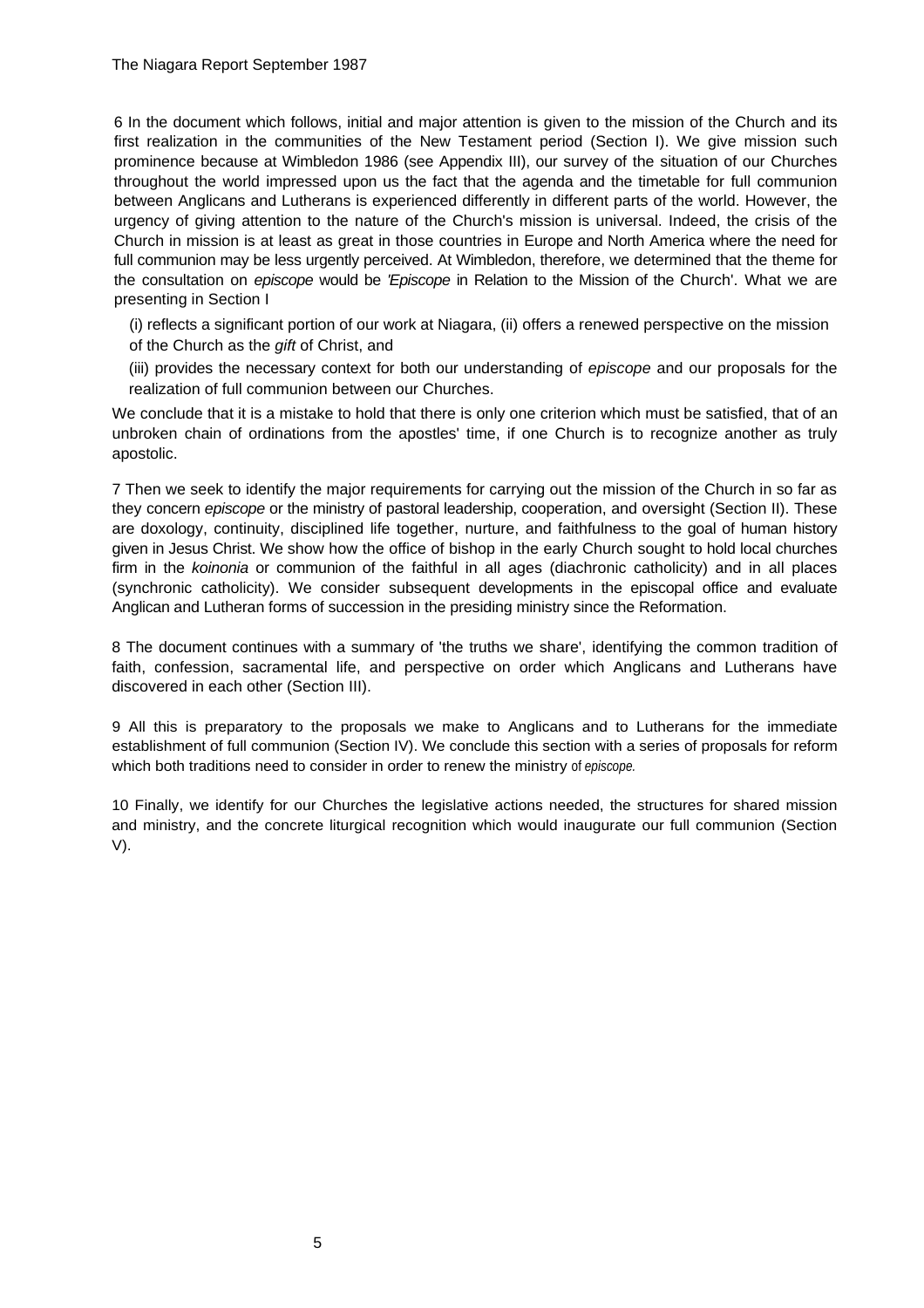## **The Nature of the Church and its Mission**

11 Praise be to the God and Father of our Lord Jesus Christ, who has bestowed on us in Christ every spiritual blessing in the heavenly realms. (Eph. 1.3).

The Christian Church is first of all overwhelmingly conscious of the splendour of God's gifts - in Christ we have been chosen to be dedicated and full of love, to be accepted as heirs of God, to be forgiven, to be part of a plan that the whole universe be brought into a unity, and to receive the seal of the Holy Spirit as a pledge that we shall indeed enter into that inheritance. But to realize the magnificence of these gifts the Church continually needs yet another gift, that of spiritual insight. Only so will we have any conception of the resources of power open to those who trust in Christ, resources the scale of which are only measured by the fact that everything has already been put in subjection to him, and that this same Christ is the supreme head of the Church which is his body (Eph. 1.4-23).

12 The life of the Church is based upon this already victorious engagement with the powers of sin and death. It is the free and unmerited grace of God which, through Christ's sacrificial death on the cross, once for all, brings us into union with him. This is how we come to be no longer aliens, but citizens together with God's own chosen people. To be the Church is to be part of the story of the people of God entering into their inheritance within God's world.

13 But it is precisely that story which reminds us of the difficulties which are to be encountered. The people of Israel, God's chosen people, were repeatedly blind or disobedient, compromised with local rulers, persecuted prophets and suffered horrific disasters. Jesus' own life of teaching, healing and acceptance of the outcast and sinner brought him into deadly rivalry with the prevailing authorities. The disciples whom he sent out were instructed to expect to be rejected as well as received; and the New Testament communities which preserved the stories of Jesus did so in a form which illustrates the fact that jealousy, disputes and misunderstandings were part of their experience even after receiving the gift of the Holy Spirit.

14 There must therefore be a two-fold consciousness in the mind of every Christian; on the one hand of the magnificence of God's gifts, on the other of the need to be prepared for difficulty, struggle and temptation. Honest reading of the history of the Christian Church compels us to admit that that Church, like the people of Israel, has repeatedly been blind or disobedient, has compromised with local rulers, persecuted its prophets and suffered horrific disasters. From that history we learn the necessity for continuous vigilance and the need for penitence.

15 It is the whole Christian Church which has been sent on its mission and been given the necessary gifts. God's plan is the unification of all things in Christ; that, and nothing less, is the goal. Before that goal is realized the Church has the task of embodying in all that it is, says and does the promise that the goal is realizable. The whole Church is witness to that promise, and every member (limb or organ) of it is inescapably part of how that goal will be understood.

16 In this sense the Church as a whole may be compared to a system of communication, no part of which is strictly irrelevant to the conveying of coherent meaning. When human beings communicate with one another it is important, if one is to avoid confusion, that words, gestures, facial expressions, and symbolic gifts should not contradict each other. Similarly when the Church wishes to be heard in a given culture, it is important that the whole of its 'language' be coherently interrelated so that its message makes sense.

17 Every member of the Church is an integral part of its witness and its mission; and every member has received a gift of the Holy Spirit so that the whole may flourish. 'All members are called to discover, with the help of the community, the gifts they have received and to use them for the building up of the Church and for the service of the world to which the Church is sent' (BEM, M 5. See the whole section, M 1-6, for an expression of the sense that every Christian is involved in the Church's witness to God's plan for humankind.)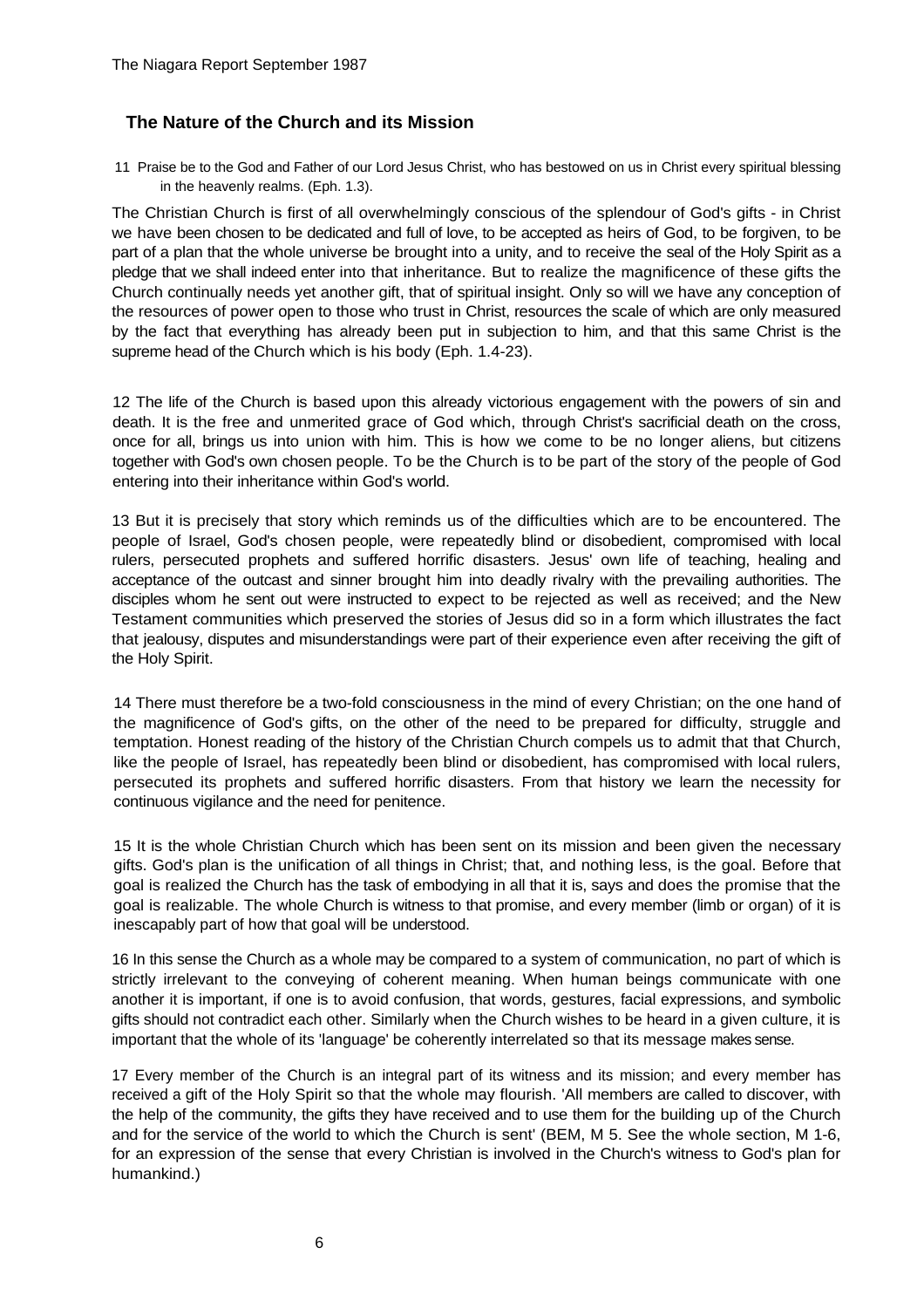18 The outbreak of misunderstandings, personal rivalries and disputes is a threat to the coherence of the Christian mission. It is already clear from the New Testament that the early Christian communities were having to resolve urgent and complex problems specifically relating to their mission and witness. The picture we gain from the study of the New Testament is of communities wrestling with the problems of internal discipline at the same time as carrying out their mission of witness to the love of God in Jesus Christ.

19 It is in this context that the development of an authoritative, but not authoritarian, ministry must be understood. It is plain that there were from the first those who held specific authority in the churches and who fulfilled their calling in and for the whole community (BEM, M 9). Authority was not a matter of the acquisition of status, but the bestowal of responsibilities. These responsibilities were to be exercised in such a way as to serve the mission of the whole Church in its numerous, diverse, but essentially interrelated acts and attributes. They included the maintenance of 'witness to the apostolic faith, proclamation and fresh interpretation of the Gospel, celebration of baptism and the eucharist, the transmission of ministerial responsibilities, communion in prayer, love, joy and suffering, service to the sick and the needy, unity among the local churches and sharing the gifts which the Lord has given to each' (BEM, M 34).

20 Study of the life of the early Christian communities reflected in the pages of the New Testament should make it unthinkable for us to isolate ordination at the hands of someone in linear succession to the apostles as the sole criterion of faithfulness to the apostolic commission. So many investigations have now confirmed this conclusion that the burden of proof has passed to those who would argue otherwise. Ministries of pastoral leadership, coordination and oversight have continuously been part of the Church's witness to the gospel. Indeed we may say that the mission of the Church required the coherence of its witness in every aspect of its life, and that this coherence required supervision. But the New Testament does not entitle us to assert that such supervision was carried out by a uniform structure of government inherited directly from or transmitted by the apostles (on the development of structures see further paragraphs 41-59). Thus to speak of 'apostolic succession' is to speak primarily of characteristics of the whole Church; and to recognize a Church as being 'in the apostolic succession' is to use not one criterion of discernment, but many (cf. BEM, M 35).

21 It is therefore essential for those Christian Churches which do not enjoy full communion with one another to reappropriate the substantial basis for understanding the apostolic mission of the Church with which the New Testament provides us. Mission indeed comes to special expression in the Church's apostolicity. For apostolicity means that the Church is sent by Jesus to *be* for the world, to participate in his mission and therefore in the mission of the One who sent Jesus, to participate in the mission of the Father and the Son through the dynamic of the Holy Spirit.

22 The Church receives its apostolicity, its mission, as the gift of him who is 'far above all rule and authority and power and dominion, and above every name that is named, not only in this age but also in that which is to come'. For the Father 'has put all things under his feet and has made him the head over all things for the Church, which is his body, the fullness of him who fills all in all' (Eph. 1.21-23). Christ *can* confer his mission upon the Church because by raising him from the dead the Father conferred the final *yes* upon Christ's way of self-offering love. All powers and dominions in *this* age believe, in the last analysis, that death has the last word. The appropriate expression of such belief is humanity's unrelenting drive for selfpreservation. But if the Christ has the last word, then the appropriate expression is rather self-offering, confident in the knowledge that there is more to do with life than preserve it. Those who seek to save their lives will lose them anyway. But those who offer their lives for Christ's sake will find their true selves, will find life itself (Matt. 16.24-26 and parallels).

23 The apostolicity of the Church is the mission of self-offering (not self-preservation) for the life of the world. The Church thus serves the reign of God, not the reign of sin and death. The Church serves the mission of God's suffering and vulnerable love, not a mission of its own devising. The Church serves the mission grounded in and shaped by Christ's way of being in the world.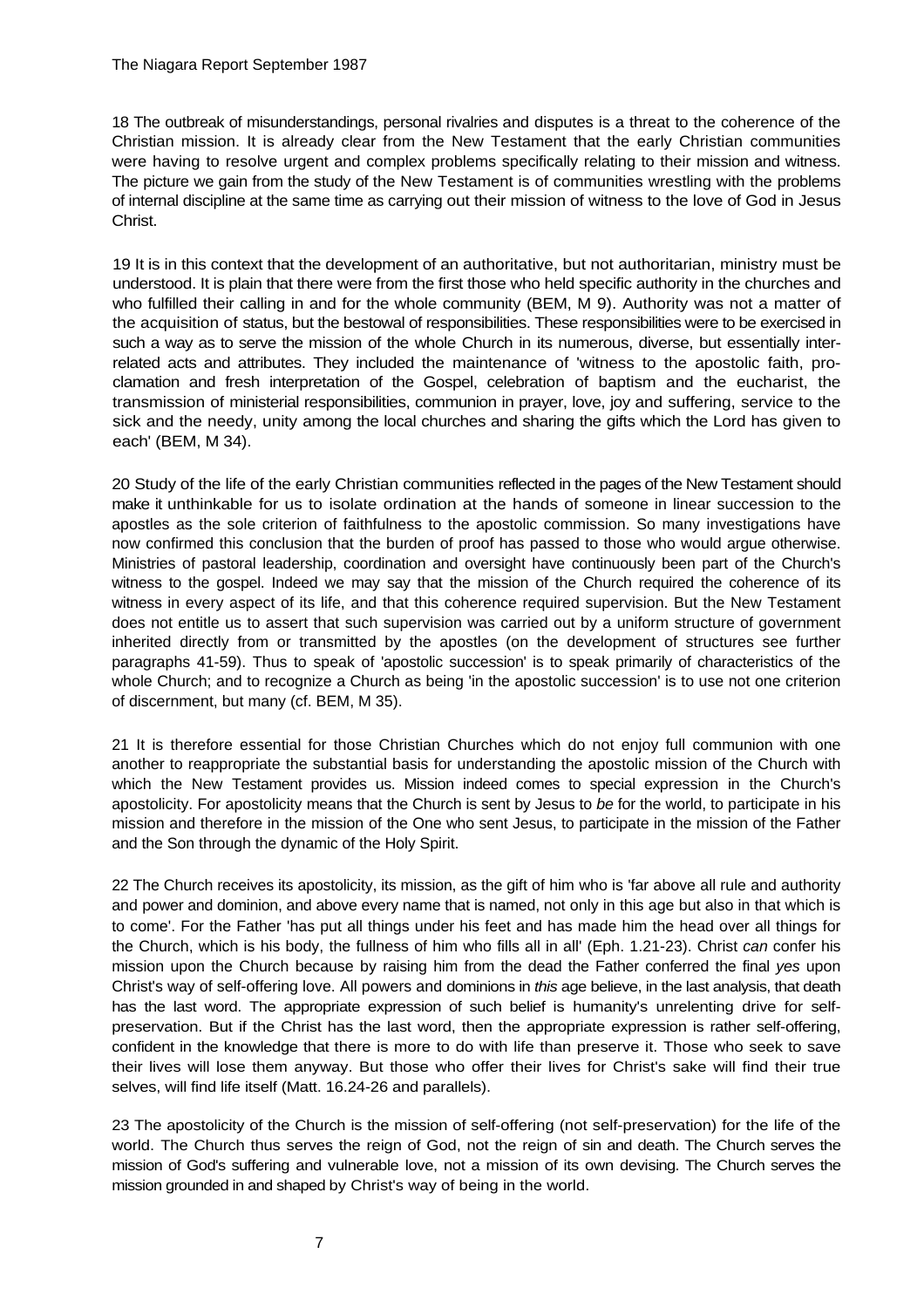### The Niagara Report September 1987

24 The Kingdom of God is thus the over-arching theme of history. The Church's mission is to witness to that reign by its words and rites (proclamation and sacraments), by its structures and governance (Mark 10.35-45, especially 43), by its *being* as well as its doing. The Church has been given the insight into both the grounding and character of the Kingdom of God (Christ as 'Alpha' and 'way') as well as the final eschatological victory of the Kingdom of God (Christ as 'Omega' and 'fullness' or 'consummation') Because of its *gift* of apostolic mission that Church is called to apostolic mission. In the same way the gift of unity is the basis for the call to be unifying, the gift of holiness is the basis for the call to be consecrating, and the gift of catholicity is the basis for the call to be whole, orthodox and universal.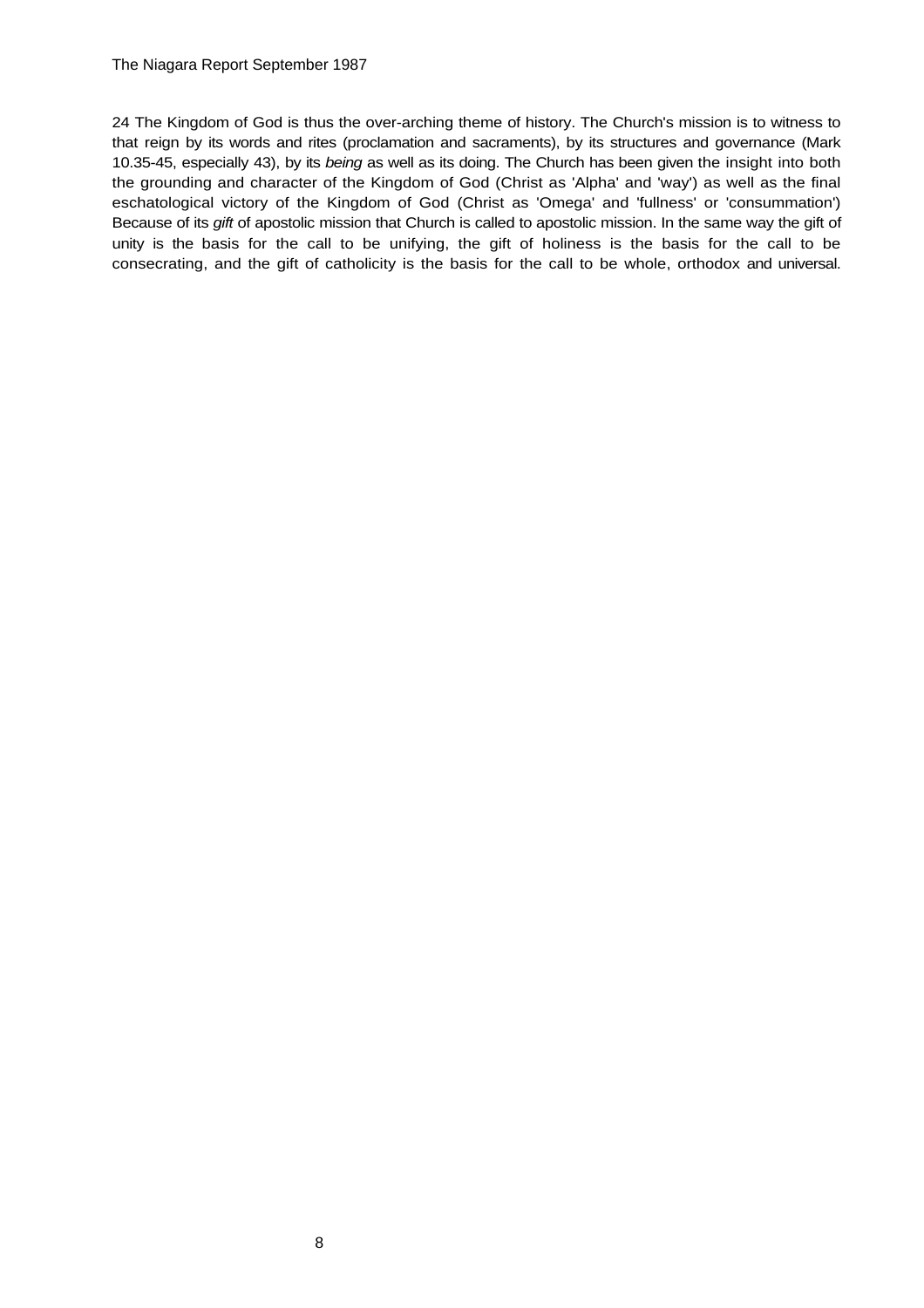## **II Requirements for the Church's Mission**

25 The *gift* of Christ is that he sends his disciples as he has been sent (John 20.21), that they are to witness to God's forgiving judgement and verdict by setting at liberty all who are in the bondage of sin, that they are to witness to God's confounding and defeat of evil by unmasking the demonic powers and joining the struggle against them. In Christ the Church is called to have and to serve the 'keys' of the kingdom of God (Matt. 16.18). In Christ the Church is called to be a sign, an instrument and a foretaste of the kingdom of God.

26 The Church awakens to the astonishing discovery that its mission is a gift, that it has indeed been given the pearl of great price, the treasure hidden in a field (Matt. 13.44-46) and that this discovery is the reason for gathering others in order to participate in the joy (Luke 15.8-10). In order to *be* such a Church it becomes conscious that certain things are required of it. These 'requirements' follow as consequences upon the discovery that its mission is in fact a gift.

## *Doxology*

*27* The Church praises God 'for our creation, preservation, and all the blessings of this life; but above all for (God's) inestimable love in the redemption of the world by our Lord Jesus Christ; for the means of grace, and for the hope of glory' (Book of Common Prayer, General Thanksgiving). It has been given the word of Christ for teaching, admonition, wisdom as it sings and preaches, in prison and out of it (Acts 16.25), 'with thankfulness ... to God' (Col. 3.16). It is called 'in word or deed (to) do everything in the name of the Lord Jesus, giving thanks to God the Father through him' (Col. 3.17). It has been baptized a royal priesthood as a people claimed by God for his own to proclaim the triumphs of one who has called us out of darkness into his marvellous light (1 Pet. 2.9). It has been given the meal by which it receives with thanksgiving the final, full and costly sacrifice of Christ on the cross. In this meal the Church has been given its identity as the community which anticipates the heavenly banquet of consummated salvation (Isa. 25.6-8; Matt. 26.29; Mark 14.25; Luke 22.16, 18; Matt. 14.19 and parallels; Luke 13.29; Luke 14.15- 24; John 6.30-59; Rev. 19.9). In this meal the Church has been given the promise that in Christ God will receive the offering of the whole people whom God calls and uses in the apostolic mission of the Kingdom (Rom. 12.1-21). In the doxological prayer of the Kingdom the Son gives the Church the Father's name as the One who sent him in the power of the Spirit (Luke 11.1-13); The Church praises the Triune Name and prays in that name in order to be grasped and shaped by it for participation in the divine mission.

## *Continuity*

28 The God who calls the Church to its divine mission is faithful. God is faithful to God's own being and identity. The act of calling the universe into being is an act of vulnerable, risk-taking love (John 1.9-18; Col. 1.15-20; Heb. 13.8). God is faithful in covenant and promise, not abandoning Israel, but giving up the Son 'for us all' (Rom. 8.31-39) so that the Gentiles might be grafted on to the 'olive tree' of the people of God (Rom. 11.1-32). It is *God's faithfulness* which is 'unsearchable' and 'inscrutable' and which evokes our praise (Rom. 11.33-36). The Church is given the gift of God's fidelity in order to be faithful. It has God's continuity in order to continue in Christ's word and to abide in *koinonia* or communion with Christ and with each other - and thus to experience and express both truth and freedom (John 8.31-33). The context in which the continuity of ministerial office is presented in the Pastoral Epistles is faithful teaching and confession (1 Tim. 4.6-16; 6.3-16; 2 Tim. 2.1-6; Titus 2.1).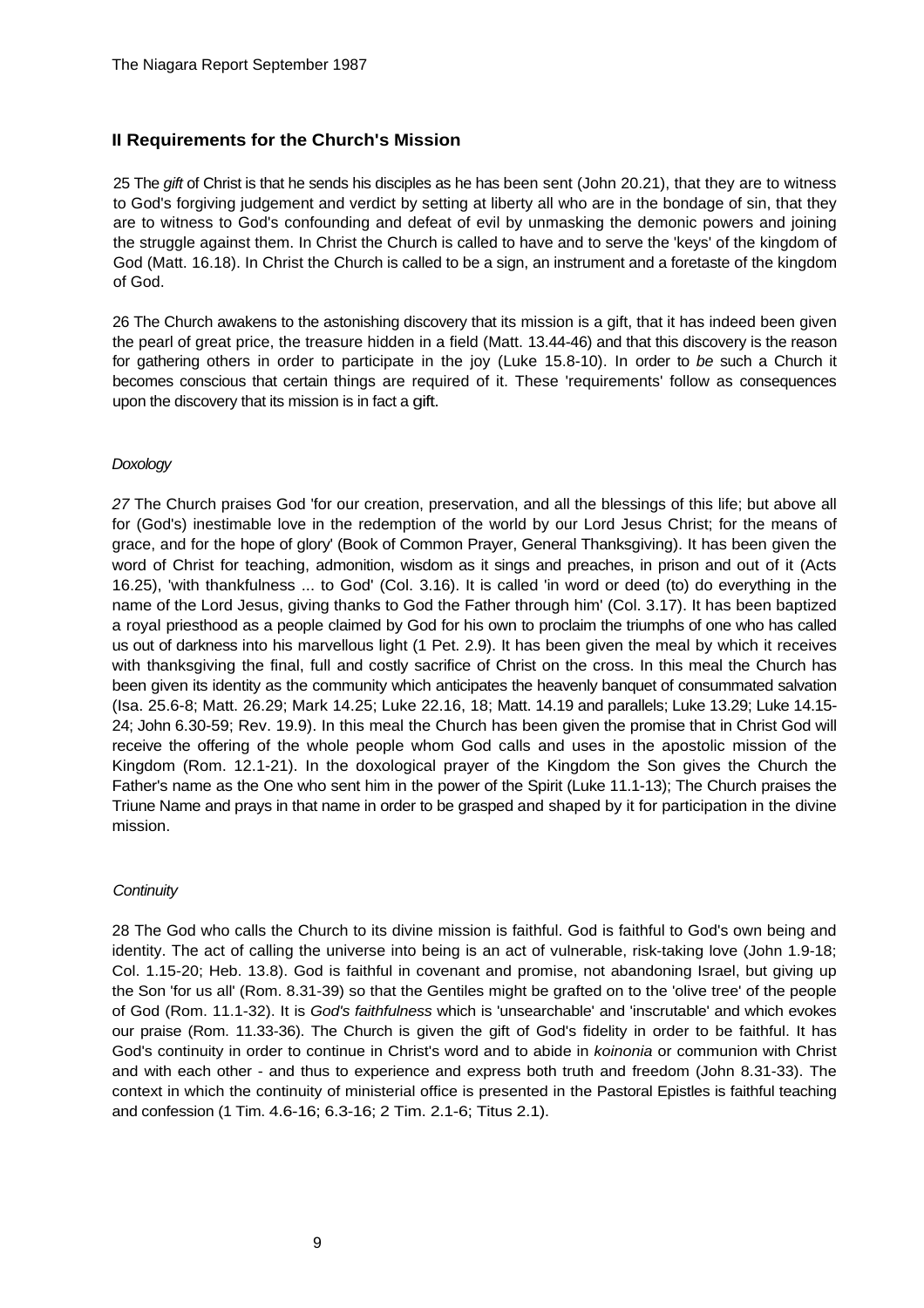29 Because the Church's call to faithfulness and continuity is grounded in God's faithfulness and continuity, it is possible for the Church to cherish both those symbols of continuity which the Church has been given and also those experiences in its past in which God's faithfulness has persevered despite the Church's brokenness, ambiguity, perversity and unfaithfulness. The Church acknowledges with thanksgiving the canonical Scriptures through which Torah and prophets, apostolic proclamation and gospel narrative have been identified, gathered and transmitted. The Church exists because of the unbroken continuity of the gift of baptism and the Lord's Supper. The Church has been given the gift of orthodox confession in the form of dogmatic response to heresies which threatened the gospel. The Church receives gratefully whatever historical continuity its bishops and presbyters have been given.

30 Such symbols of continuity are, however, only part of the life of the Church, and need constantly to be interpreted afresh so that their meaning and impact may be always experienced as the liberating gospel of God's grace. Like any living being, the Church only remains what it is through change and adjustment. The mere preservation of symbols of continuity may diminish their effectiveness. The history of the Christian Church contains the record of God's faithfulness in spite of human faithlessness. God has persevered with the Church even when the Scriptures have been mutilated, ignored, traduced or idolized; even when baptism has been administered promiscuously or received frivolously; even when the Lord's Supper has become routine or been neglected; even when the loss of the connection between gospel and dogma has led to inquisition and authoritarianism on the one hand, rejection and apostasy on the other hand. In the context of our study of *episcope* we have been led to trust God's faithfulness also when bishops in historic succession have been unfaithful in an effluvium of evil, or when churches forced to endure ruptures in the tradition grew comfortable with their supposed autonomy. The gospel of God's faithfulness is at the same time his call to the Church to repent and be reconciled.

### *Disciplined Life Together as a Community of Disciples*

31 The Church's mission is given by God to a community. This has its basis in both the mission and the obedience of Jesus. The mission of Jesus was directed to Israel as a people, to Israel's renewal of and recalling of *its* mission (Luke 2.29-32; Matt. 10.5-15 and parallels; Matt. 15.24). Through the renewal of Israel and the calling of the twelve the eschatological vision of the gathering of the Gentiles and the overcoming of alienation was to be realized (Eph. 2.11-3.13). The separate existence of synagogue (which does not acknowledge Jesus as Messiah) and Church (which confesses Jesus as Messiah) is a painful reminder that our sinfulness continues to frustrate the mission of God, that we live in the tension between the inauguration and consummation of the Kingdom of God, that the Church itself is an ambiguous and incomplete sign of the Kingdom of God. The temptation to autonomous individualism and anarchy on the one hand and to oppressive collectivism on the other hand means that the Church requires discipline in its corporate life and at the same time that such discipline needs to be grounded in the obedience of Christ. The Church is a community of disciples (Matt. 28.19-20). Its discipleship is described by the 'Torah' of the Kingdom of God (e.g. Matt. 5-7) and the apostolic description of life in the disciple community (e.g. Rom. 12-15; Gal. 5-6, Col. 2.20-4.6; Eph. 4-6). The discipline is both grounded in and shaped by Christ. Leadership is not to be like that of the Gentiles (Mark 10.43). It is 'in the Lord' (1 Thess. 5.12-13; Eph. 5.21). It begins with the mind of Christ who took the form of a servant and was obedient to a slave's death (Phil. 2.1-11). Yet it is discipline replete with admonition (Mark and Matthew are written to communities to correct them and their leadership, as are Galatians, both Corinthian letters, 1 Thessalonians, and more) and making painful decisions necessary (e.g. 1 Cor. 5.1-2). The freedom of the gospel is the freedom of all in the community to be committed to the holiness of one another and the wholeness of the community (Gal. 6.1-5). Love is never indifferent.

### *Nurture*

32 Here again the Church discovers that the resource for its mission has already been given it. For Christ himself is the living bread, given for the life of the world (John 6.51). He is the living water, of which, if anyone drinks, that person will never thirst again (John 4.14). Christ is, moreover, the door of the sheepfold, through which the sheep will pass to find somewhere safe to graze (John 10.9). These images of nurture become the task of the Church by virtue of the commission to Peter to feed Christ's lambs (John 21.15). Nurture lies at the root of the exhortation for tenderness towards the 'little ones', by which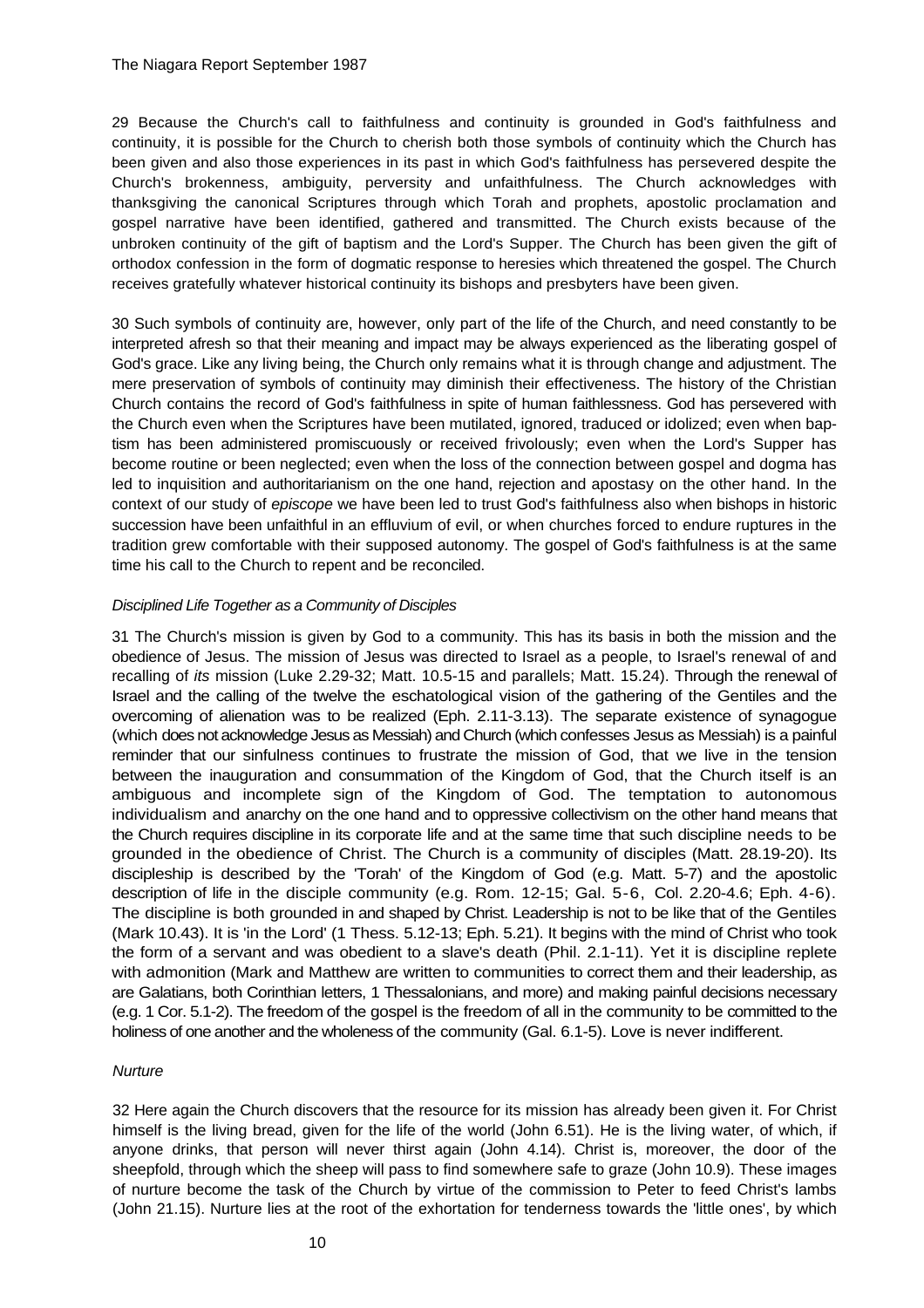may be meant not just children but the young in the faith. Whether such persons may be fed milk or are ready for meat calls for the exercise of discernment (1 Cor. 3.2; Heb. 3.12).

33 The apparently reassuring imagery of shepherding conceals sharp judgements and urgent demands. The reason why sheep become the prey of wild beasts is because of bad shepherds who consume the milk, wear the wool, slaughter the fat beasts or drive them with ruthless severity (Ezek. 34.1-10). This indeed is the reason why the Lord himself is the shepherd of his people who, unlike the hireling, is ready to give his life for the sheep. Human shepherds of God's flock need to be reminded of his example and to guard against the temptations of power, if they are to receive the approval of the Chief Shepherd at his appearance (1 Pet. 5.1-4).

34 The life of the Church can draw not merely upon Christ as a resource, but also must look toward Christ as the goal of its growth. Its maturity will be measured by nothing less than the full stature of Christ (Eph. 4.13). Nor is this conceived of as individual growth; it is, rather, the 'building up of the body of Christ', in which there is a variety of gifts each designed 'to equip God's people for work in God's service' (Eph. 4.12). There is, of course, a possibility, of which St Paul himself clearly has examples in mind, that such gifts might be deployed competitively: the eye and the hand in fact need each other and may have to be told so (1 Cor. 12.14-26). Even the simple acts of planting and watering the seed of the Word need to be seen as cooperative ('they work as a team', 1 Cor. 3.8 NEB). The mission of the Church requires a continuous effort to conceive all the Holy Spirit's gifts as part of a single enterprise and the overcoming of the tendency of human beings to jealousy and overbearing behaviour. The task of nurture is thus inseparable from that disposition of mind which is ready to reckon others better than oneself (Phil. 2.3).

## *Direction and Goal*

35 The journey on which the Church is engaged has a goal and a direction which shape the whole character of the mission of the people of God from the beginning. In the ministry, death and resurrection of Jesus the Church has been given a vision of the outcome of history. All things are to be brought into a unity in Christ (Eph. 1.10). It is, therefore, to Jesus Christ that we look while running with resolution the race for which we are entered (Heb. 12.1-2). In him we have the confidence to view the future as the triumph of the Kingdom of God (Rev. 5; Rev. 7.13-17: cf. Isa. 25.6-8). We are the people who know the final outcome of the story, without yet knowing the details of the plot. Indeed, because the Church has been let in on the outcome of the story of the world, the Church's life and witness *change*  the plot of history.

36 Because the outcome of history has been disclosed in Jesus, the Church is called to anticipate the future of the Messianic age by sharing the Messianic banquet (see 27 above), the Lord's Supper. But when the Church does not include 'those who have nothing', when it does not care about the world's poor, then it no longer partakes of the *Lord's* Supper. The Church not only profanes 'the body and blood of the Lord', it also denies its own identity as the people of the new age, the Messianic age (1 Cor. 11.17- 34).

37 Because the outcome of history has been disclosed in Jesus, the Church receives a *living hope* through the resurrection of Jesus Christ from the dead (1 Pet. 1.3-9). In Jesus' death and resurrection the power of death to determine the future has been broken. Death cannot have the last word for those who believe the resurrection. We now live toward the future differently, as a self-offering, not a self-protective, people. Our future is shaped by the one who has death behind him. He has become the 'first fruits' of those who sleep (1 Cor. 15.20-28). Hence the Church is free to offer itself even to death, its ultimate witness *(martyria)* to its hope. The Church is thus free to relate to enemies in a radically new way (1 Pet. 2.20- 25; 3.9-12; Matt. 5.38-48; Luke 6.29-30; Rom. 12.17). The Church witnesses to the Messianic age by its commitment to peace (Micah 3.3-4; Isa. 2.2-4).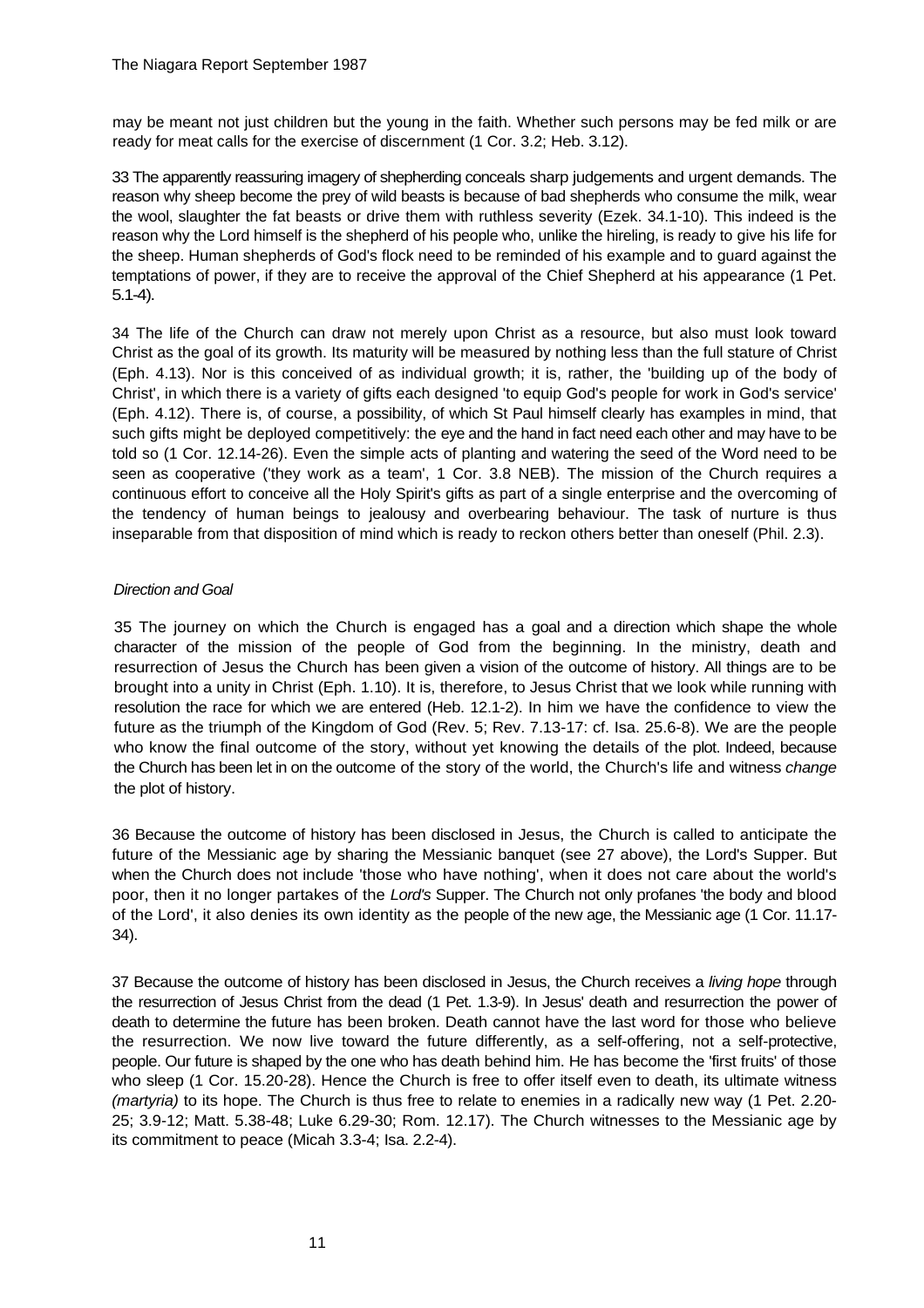38 Because the outcome of history has been disclosed in Jesus, the Church is committed to justice for victims, and to liberation for the oppressed (Luke 1.51-53; 4.16-21; Matt. 11.5). The Church seeks to express in its own life the overcoming of every alienation, whether racist, sexist, or economic (Gal. 3.27- 28).

39 Because the outcome of history has been disclosed in Jesus, the Church is set free to view the past differently. The earliest disciples now could understand the cross of Jesus not as the rejection of his messianic mission but as the way of the Messiah. (Luke 24.26 is but one example. Isaiah 53 came to be understood as messianic only after the resurrection of Jesus.) Indeed, the cross of Christ is God's true glory (John 12.27-36; 17.1-15). Moreover, the disciples are called to the way of the cross, to suffer for the sake of the gospel (Mark 8.34-35 and parallels, Heb. 13.12-13). The disciples are also free to discern their *own*  past differently, to confess sin rather than to deceive themselves by denying sin, to trust God's justification rather than their own self-contrived justifications.

40 Because of the vision which shapes its future the Church recognizes that its mission is both necessary and limited; that the Kingdom of God is served beyond the Church; and that God may often have to work despite and against the Church. Because the Church betrays its mission it requires *episcope*  to recall it, rebuke it and reform it.

## *Development of Structure*

41 All these requirements for the mission of the Church in time are given in Christ, yet need to be realized in history. Each one - the praise of the community, its faithfulness and continuity, its disciplined life together, its activity of nurture and its sense of goal and direction - must be focused in symbolic acts and structures. As the Church was launched outwards into the cultures of the ancient world and encountered new problems and dangers for which it had no ready-made solutions, these were the hallmarks of its common life.

42 As we have already remarked, there is no single pattern of leadership common to the early Christian communities (see paragraphs 19-20 above). Nevertheless, there was a serious and persisting need for wise and faithful leadership in the mission of the Church. 'Ministerial office played an essential part in the life of the Church in the first century ... Normative principles governing the purpose and function of the ministry are already present in the New Testament documents (e.g. Mark 10.43-45; Acts 20.28; 1 Tim. 4.12-16; 1 Pet. 5.1-4). The early churches may well have had considerable diversity in the structure of pastoral ministry, though it is clear that some churches were headed by ministers who were called *episcopoi*  and *presbyteroi.* While the first missionary churches were not a loose aggregation of autonomous communities, we have no evidence that 'bishops' and 'presbyters' were appointed everywhere in the primitive period. The terms 'bishop' and 'presbyter\* could be applied to the same man or to men with identical or very similar functions' (Anglican - Roman Catholic International Commission (ARCIC), *The Final Report,* Ministry and Ordination 6).

43 The deaths of St Paul, St Peter and St James (the Lord's brother), who had exercised authoritative ministries in the churches, though in different places and in differing ways, left a vacuum in the Church's life. The Book of Acts reflects the steps which were taken to supply this lack, by the appointment of presbyters (Acts 14.23). But the New Testament exhibits a striking absence of interest in titles or official designations when we compare the Christian writings with material concerning voluntary associations in the ancient world. The gospels of St Matthew and of St John show awareness of the danger inherent in the developing structures and offices. 1 Peter warns against authori-tarianism and money-making in the church leadership of northern Asia Minor. Though there is great interest in the Pastoral Epistles in the means for ensuring the succession of leadership by the laying on of hands, there is no evidence to suggest that the bishop or presbyter had an exclusive role in relation to baptism and the eucharist.

44 There is a limited amount of testimony about the structures of Christian community in the second century. All fourth-century and later testimony about this period must be handled with care because ancient writings about church history placed primary importance on proving there had been a consistent,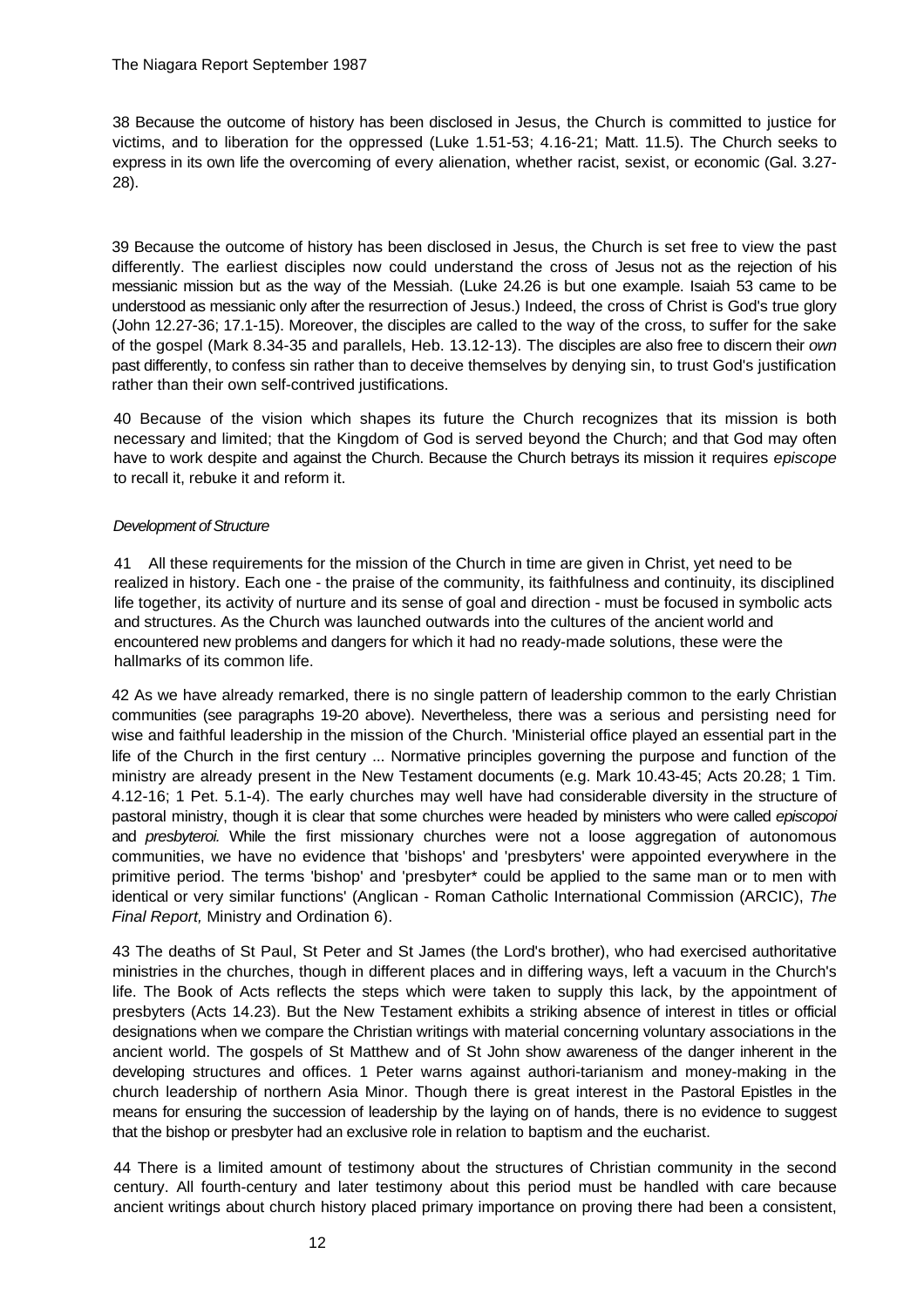unchanging Christian tradition. (In this, ancient Christian authors accepted the general cultural preference for what was old: the new was suspect on principle.) By the fourth century, the 'monarchical episcopate' was so standard and unquestioned that it came to be regarded as having apostolic origins.

45 Ignatius of Antioch (c. 117) provides us with the earliest mention of the threefold ministry. But the episcopate he describes is what might be called a congregational episcopate as opposed to the later regional episcopate. Ignatius saw the bishops as standing in God's place, presiding over the community. The presbyters were seen either as 'God's Council' or the 'Council of Apostles' -thus evoking the scene of the last judgement. The deacons represented either the commandment of God or Jesus Christ. In any case, 'we are not certain how the Ignatian bishop was appointed or that he stood in a chain of historic succession to the apostles by means of ordination or even that the pattern described by Ignatius. was universal in the church' (Lutherans and Catholics in Dialogue IV, *Eucharist and Ministry,* 39. Reflections of the Roman Catholic participants).

46 Churches increasingly found that political or quasi-political terminology expressed their sense of their own identity. This language was already to be found in the New Testament. Christians were a new people, or a new race, whose *politeuma* or commonwealth was in heaven (Phil. 3.20), strangers and sojourners in other people's cities in one sense, but looking forward to the city which God had prepared for them (Heb. 11.16) and thus in another sense at home in God's world. In their local communities, therefore, Christian people came to see themselves less and less as a specialized organization and more and more as a kind of tight-knit *polls* within a *polis,* whose interests and activities embraced not some, but all, of the normal concerns of their members. The Church spread throughout the Roman world was one body, a single 'people'; and it was of such a body that the bishop came to be recognized as leader and principal officer in each locality.

47 As time went on, the churches responded to the variety of gifts present in their midst by the creation of numerous other roles - readers, catechists, exorcists, acolytes, virgins and the like - all of whom were called *clerici,* in distinction to the ordinary citizenry, or *laid.* These developments indicate the openness of the churches to a variety of forms of ministry, not all of which needed to be perpetuated. But all alike, 'clergy' and 'laity', were first and foremost citizens of the commonwealth of heaven, all alike members of God's household (Eph. 2.19). When that household met together the bishop presided in a way which marked him out as the symbolic person in whom the identity of the community was focused and represented.

48 The significance of these developments is not that they can be extracted from the seamless web of church history and given normative status. Their importance lies rather in the basic intention to which they gave expression. The churches, in becoming discrete cultures within cultures, constituted a system of symbols. The office of bishop was valued because it expressed something important to the Church's selfidentity both within the community and in its external relations. It was a development relevant to a particular time and place, but with some surprising features - for example that bishops, unlike local magistrates, were elected for life. All our evidence confirms that, whatever the theological understanding of the office, it was open to gross abuse, as the New Testament documents already had made clear of earlier patterns of leadership.

49 But it had two clear advantages: first, that because the whole people was involved in the election (perhaps by shouting their votes - the potential for riotous disorder was always present), the authority of the bishop lay, in part, in the recognition accorded him by the community in its entirety; and secondly, ordinations entailed the participation of bishops from neighbouring congregations and thus elicited at least their consent. In the course of time, the role which neighbouring bishops played in the process of selection increased in importance, as stress was laid on the unity of the world-wide Church. Thus the bishop embodied in his office the tension between locality and universality. In virtue of his election he represented the Christian people of his own town for the universal Church; and in virtue of the assent of the larger Church, symbolized by the mode of his ordination, he represented for his own flock the universal people of God, the whole body of local churches knit together in the communion of Christ.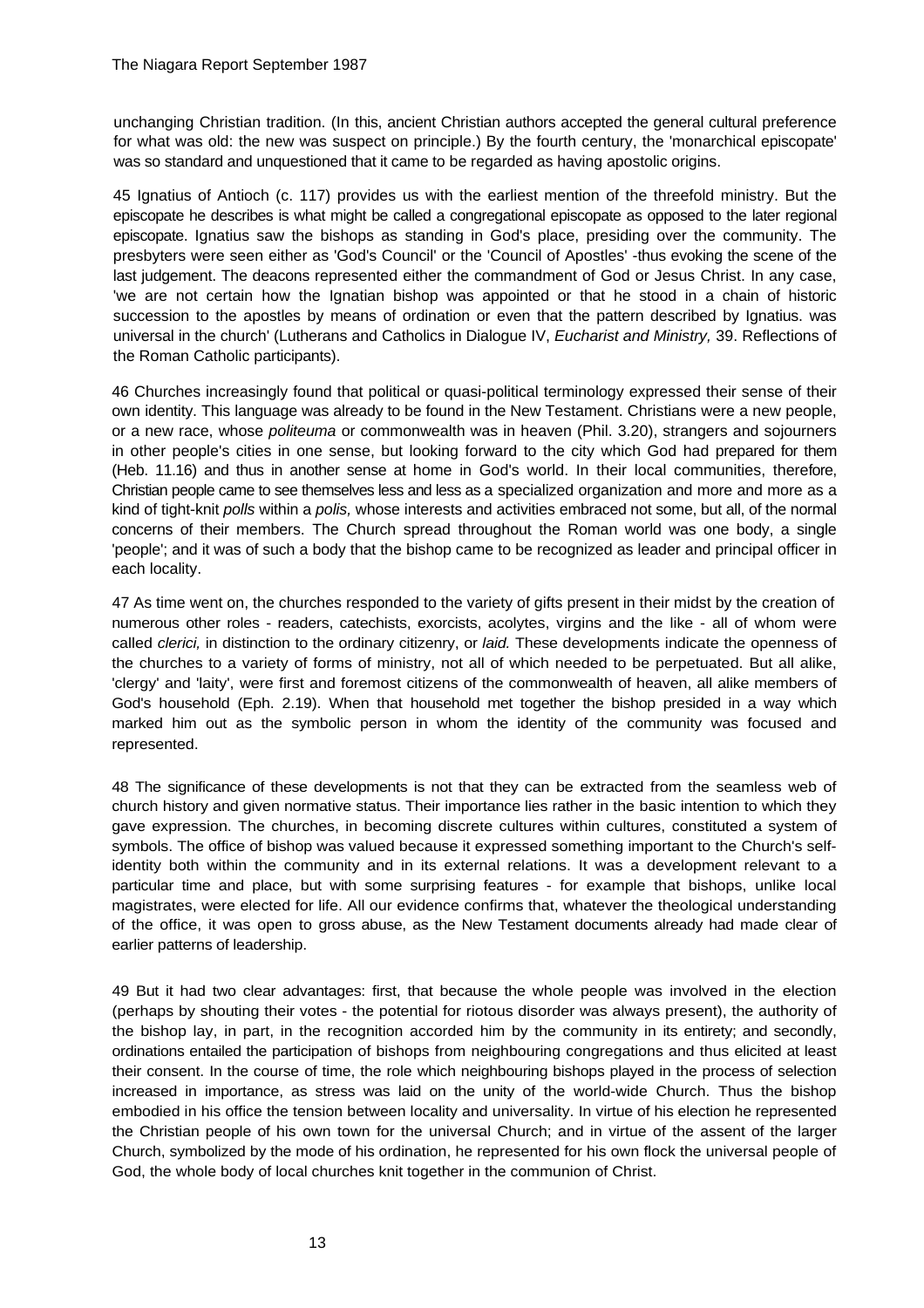50 The handling of this tension was no easy matter. Bishops installed by outside authority sometimes had great difficulty in governing their local churches; and bishops who were popular with their own flocks were sometimes judged unsatisfactory by synods of their peers. In the course of time more and more of the initiative for the election of bishops came to rest in the hands of regional authorities until the development reached the point that no bishop could be installed without the consent of the metropolitan.

51 By the fourth century also a significant realignment of responsibilities was occurring within the threefold ministry. The bishop, who had been in principle the leader of a single congregation, had become a regional overseer, while the presbyters, who had had no independent liturgical function, became the presidents of local eucharistic assemblies. By the Middle Ages this shift led to the presbyter's ministry being taken for the normative form of ministry. The difference between bishop and presbyter was now a matter of jurisdiction. Jerome's opinion that bishops and presbyters were originally one and the same became widely accepted and played a role in both the Lutheran and Anglican Reformations.

52 Once again it must be said that this history is not invoked in order to give it normative status. There is too much variety for us to construct a single, synthetic picture of the episcopal office; and there is always a danger in anachronistically reading back the vastly changed scale of a modern bishop's activities into the ancient communities which were smaller. The point is rather that the symbolic position occupied by the bishop had two dimensions, the spatial and the temporal. The connections between the local and the universal, the present and the past, are both aspects of the one *koinonia* or communion. On the one hand, the bishop 'is responsible for preserving and promoting the integrity of the *koinonia* in order to further the Church's response to the Lordship of Christ and its commitment to mission' (ARCIC, *The Final Report,*  Authority I, 5); a *koinonia* which 'is realized not only in the local Christian communities, but also in the communion of these communities with one another' (ibid., 8). On the other hand the bishop as confessor of the faith links the church with its foundation in the prophetic and apostolic scriptures (Eph. 2.20).

53 What is essential to the life and mission of the Church is that the connection between the universal and the local should be made, and that it should be effective. The question which has to be addressed to our own churches is not merely whether they intend such a link, but how it is allowed to be effective. The mere presence of a bishop as what is said to be 'a focus of unity' will not *guarantee* the preservation of *koinonia* between local and universal; nor will the absence of such a bishop entail its destruction. The case is the same in relation to continuity.'Apostolic succession in the episcopal office does not consist primarily in an unbroken chain of those ordaining to those ordained, but in a succession in the presiding ministry of a church which stands in the continuity of apostolic faith and which is overseen by the bishop in order to keep it in the communion of the Catholic and Apostolic Church' (LRCJC, *The Ministry in the Church,* 62).

54 Our brief reference to episodes in the history of the episcopal office highlights a telling fact. It is the oversight or presiding ministry which constitutes the heart of the episcopal office, and that oversight is never to be viewed apart from the continuity of apostolic faith. The fact of bishops does not by itself guarantee the continuity of apostolic faith. A material rupture in the succession of presiding ministers does not by itself guarantee a loss of continuity in apostolic faith. What evaluation is, then, to be given of a situation in which there is a material rupture in the succession of presiding ministers in the name of preserving the continuity of apostolic faith?

55 Clearly, no simple answer can be given. Where the rupture occurs, subsequent steps taken to secure the continuity of apostolic faith and to provide for a new succession in presiding ministry must weigh heavily in making that evaluation. In the English Reformation, it may be argued, the episcopal succession was secured in an uncanonical fashion in that no currently sitting diocesan bishops could be found who were willing to consecrate Matthew Parker. Whatever may be said about this and about the sufficiency of the 1550 Ordinal for the transmission of the historic threefold ministry, the Preface to the Ordinal witnessed to the intention of the English Reformers to continue that ministry in a reformed manner. Thus the importance of the Ordinal does not lie in the historical accuracy of its claim that the offices of bishop, presbyter and deacon were present in the Church from the beginning. Its importance lies rather in its expression of the intention to preserve continuity with traditional church structures.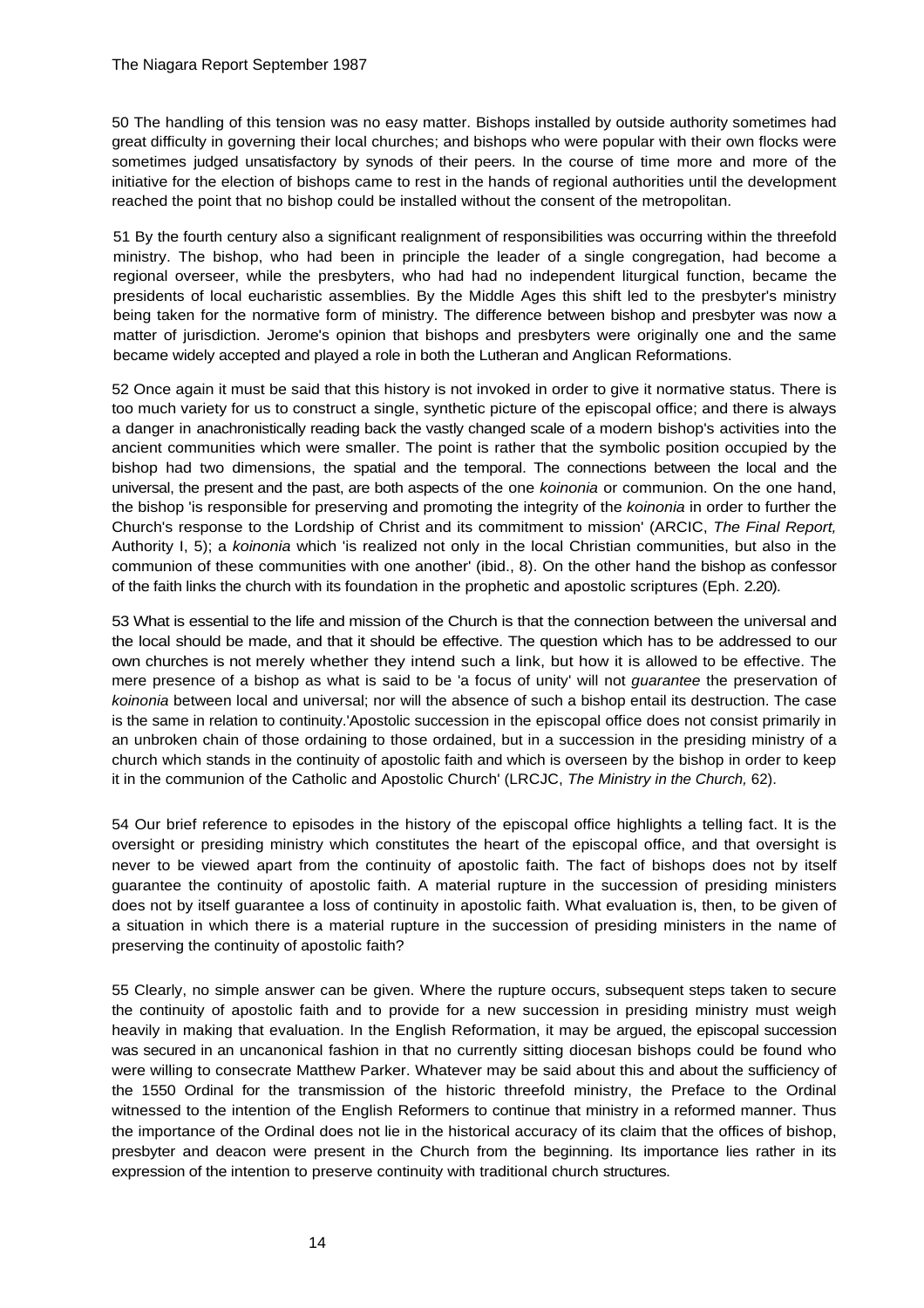56 For the Lutheran Reformation too the situation was complicated by the refusal of sitting bishops to ordain pastors for evangelical congregations. Faced with this emergency, 'the Wittenberg Reformation sought a new understanding of ordained ministry by reaching back to the ordering of the Ancient Church. In so doing, the ministry of oversight in the (Wittenberg) *Stadtkirche* was described as an episcopal office and services of ordination were broadly structured to be a reappropriation of episcopal consecration in the Ancient Church' *(Kirchengemeinschaft in Wort und Sakrament,* Hannover 1984, p. 75). The Reformers 'ordained through ordained pastors and thus laid claim to the episcopal structure of the office of pastors (ministers).' (H. Fries and K. Rahner, *Unity of the Churches,* Philadelphia 1985, p. 94).

57 It must be clearly noted that the Reformers believed themselves authorized to act in this manner in an emergency situation, appealing to Jerome's position on the original unity of the office of bishop and presbyter. The authority of a bishop's office is thus present in the pastors. The succession of a presiding ministry is thus preserved, though in an unaccustomed form. There was no objection to the office of bishop as such, as the Augsburg Confession testifies:

St Peter forbids the bishops to exercise lordship as if they had power to coerce the churches according to their will. It is not our intention to find ways of reducing the bishops' power, but we desire and pray that they may not coerce our consciences to sin. If they are unwilling to do this and ignore our petition, let them consider how they will answer for it in God's sight, inasmuch as by their obstinacy they offer occasion for division and schism, which they should in truth help to prevent (CA, XVIII, 76-78).

58 A similar problem faces both Anglicans and Lutherans, namely that the succession in the presiding ministry of their respective churches no longer incontestably links those churches to the *koinonia* of the wider Church.

59 The comprehensive doctrinal agreement between Lutherans and Anglicans outlined in Section III indicates a commonly held apostolic faith. In the light of this commonly held apostolic faith, neither tradition can, in good conscience, reject the apostolic nature of the other. In the light of the argument contained in the above sections, the ordained ministry is no longer an issue which need divide our two Churches. In the light of the symbolic position of the bishop as reflecting both the universal and local *koinonia,* the continued isolation, one from another, of those who exercise this office of *episcope* in our two Churches is no longer tolerable and must be overcome.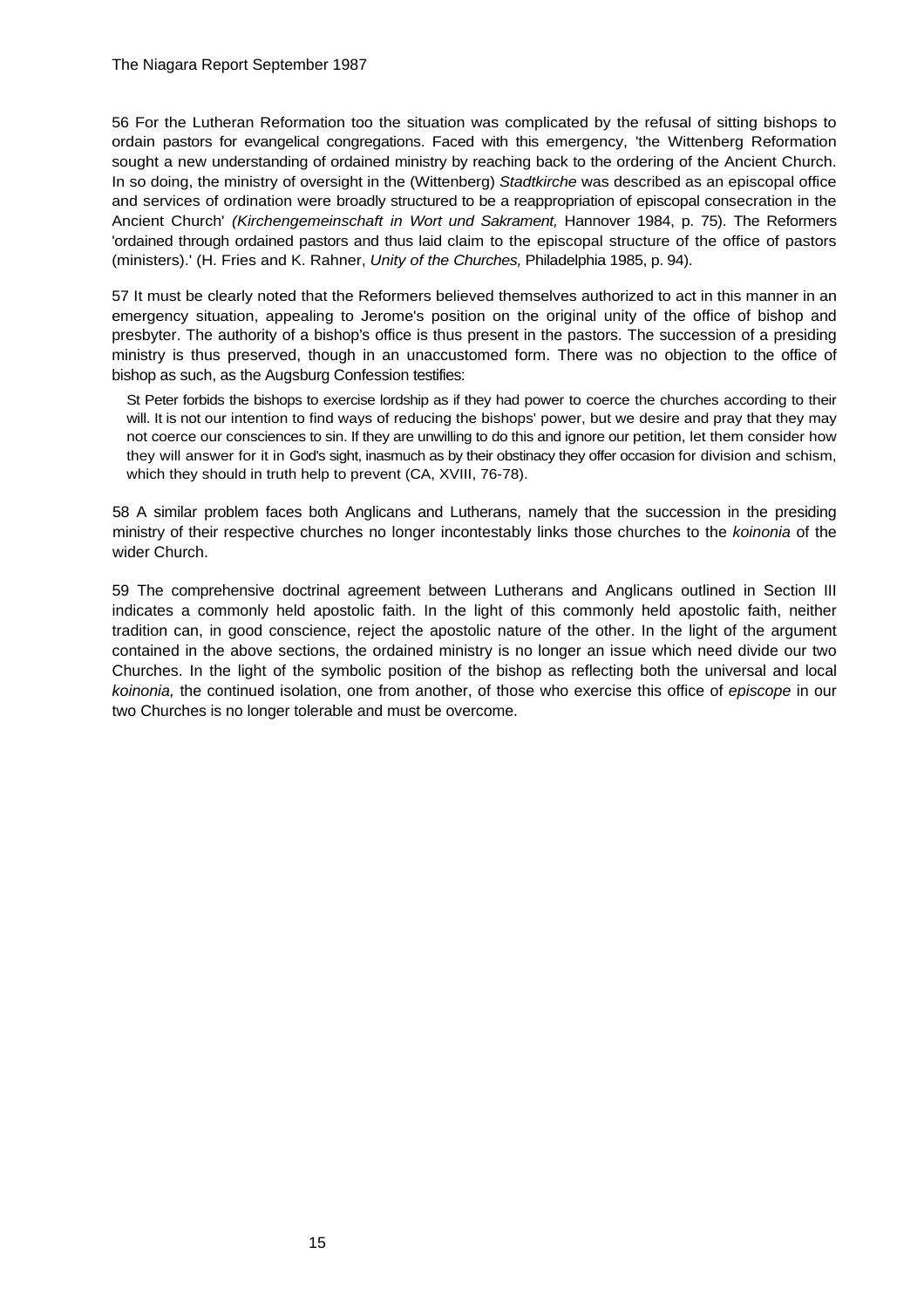## **III The Truths We Share**

60 The Anglican - Lutheran European Regional Commission *Helsinki Report,* of 1982, observed that 'the history of Anglican - Lutheran relations is a complex one and cannot be reduced to one simple pattern' (paragraph 13). It is not necessary for us to trace all of the reasons for this observation. One fact, however, stands out. These two traditions have not officially engaged in any divisive theological or doctrinal controversies. They have not officially condemned each other as Churches. Conversations in recent years in Europe, North America, and Australia have resulted in identifying large areas of agreement in faith and life. Shared work and witness in Africa and Asia have revealed similar areas of agreement. In the USA, most Lutherans and the Episcopal Church have entered into formal agreement of 'interim Eucharistic Sharing' with each other. We wish here to specify the truths we share as disclosed by our official conversations.<sup>[1](#page-15-0)</sup>

61 We accept the authority of the canonical Scriptures of the Old and New Testaments. We read the Scriptures liturgically in the course of the Church's year *(Lutheran - Episcopal Dialogue II* (LED II), 1980, pp. 30-1; *Pullach Report,* 17-22).

62 We accept the Niceno - Constantinopolitan and Apostles' Creeds and confess the basic Trinitarian and Christological Dogmas to which these creeds testify. That is, we believe that Jesus of Nazareth is true God and true Man, and that God is authentically identified as Father, Son and Holy Spirit (LED II, p. 38; *Pullach Report,* 23-25).

63 Anglicans and Lutherans use very similar orders of service for the Eucharist, for the Prayer Offices, for the administration of Baptism, for the rites of Marriage, Burial, and Confession and Absolution. We acknowledge in the liturgy both a celebration of salvation through Christ and a significant factor in forming the *consensus fidelium.* We have many hymns, canticles, and collects in common *(Helsinki Report,* 29-31).

64 We believe that baptism with water in the name of the Triune God unites the one baptized with the death and resurrection of Jesus Christ, initiates into the One, Holy, Catholic and Apostolic Church, and confers the gracious gift of new life *(Helsinki Report,* 22-25).

65 We believe that the Body and Blood of Christ are truly present, distributed and received under the forms of bread and wine in the Lord's Supper. We also believe that the grace of divine forgiveness offered in the sacrament is received with the thankful offering of ourselves for God's service (LED II, pp. 25-29; *Helsinki Report,* 26-28).

66 We believe and proclaim the gospel, that in Jesus Christ God loves and redeems the world. We 'share a common understanding of God's justifying grace, i.e. that we are accounted righteous and are made righteous before God only by grace through faith because of the merits of our Lord and Saviour Jesus Christ, and not on account of our works or merit. Both our traditions affirm that justification leads and must lead to "good works"; authentic faith issues in love' *(Helsinki Report,* 20; cf. LED **II,** pp. 22-23).

67 Anglicans and Lutherans believe that the Church is not the creation of individual believers, but that it is constituted and sustained by the Triune God through God's saving action in word and sacraments. We believe that the Church is sent into the world as sign, instrument and foretaste of the kingdom of God. But we also recognize that the Church stands in constant need of reform and renewal *(Helsinki Report,*  44-51).

68 We believe that all members of the Church are called to participate in its apostolic mission. They are therefore given various ministries by the Holy Spirit. Within the community of the Church the ordained

l

<span id="page-15-0"></span><sup>&</sup>lt;sup>1</sup> The most convenient collection of the relevant documents is to be found in *What Can We Share?* A Lutheran - Episcopal Resource and Study. William A. Norgren, editor. Cincinnati, Forward Movement Publications, 1985. Also *Growth in Agreement,* Reports and Agreed Statements of Ecumenical Conversations on a World Level, Harding Meyer and Lukas Vischer, editors, New York and Geneva, Paulist Press and WCC, 1984.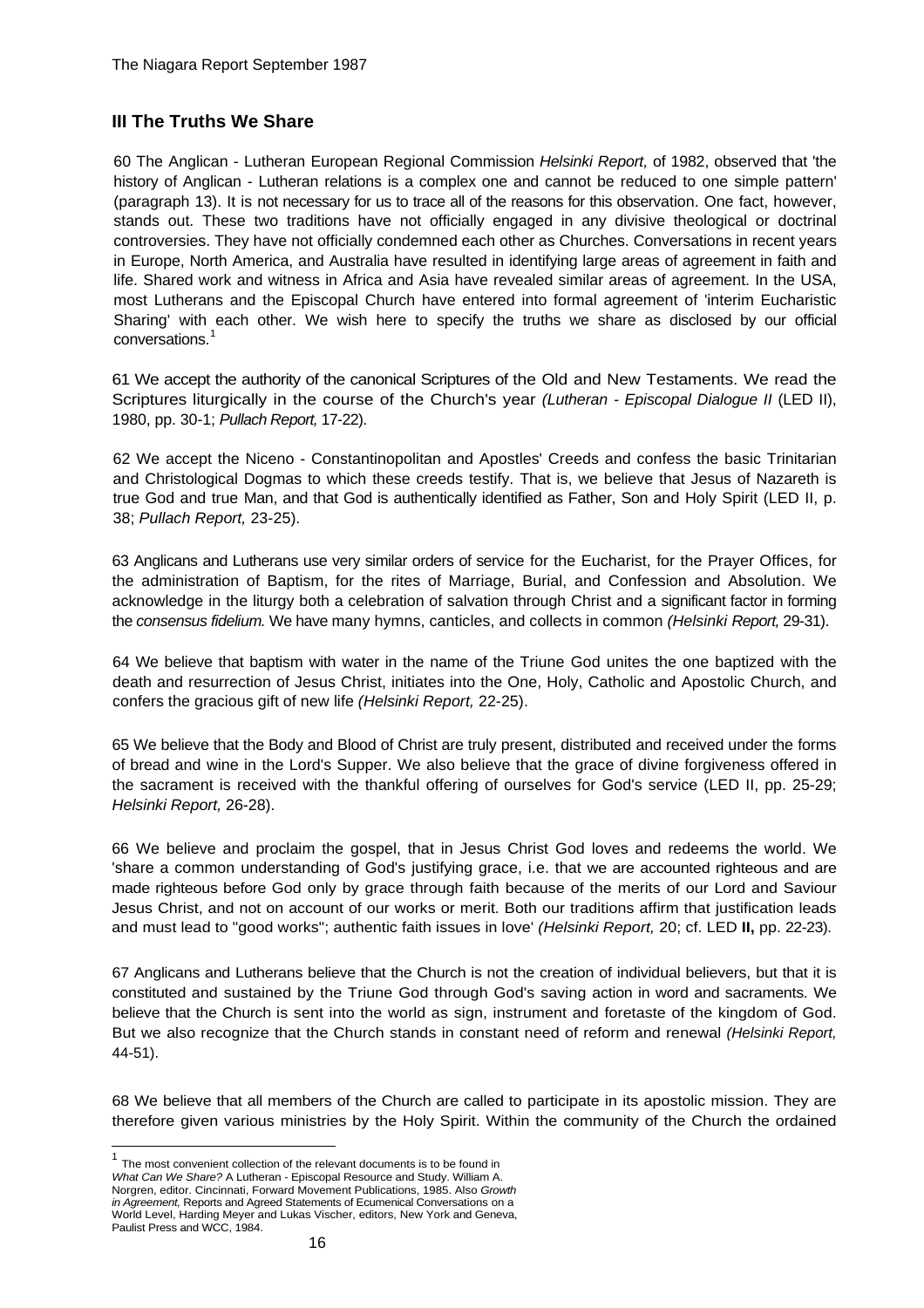ministry exists to serve the ministry of the whole people of God. We hold the ordained ministry of word and sacrament to be a gift of God to his Church and therefore an office of divine institution *(Helsinki Report,* 32-42).

69 We believe that a ministry of pastoral oversight *(episcope),* exercised in personal, collegial and communal ways, is necessary to witness to and safeguard the unity and apostolicity of the Church *(Pullach Report,* 79).

70 We share a common hope in the final consummation of the kingdom of God and believe that we are compelled to work for the establishment of justice and peace. The obligations of the Kingdom are to govern our life in the Church and our concern for the world. 'The Christian faith is that God has made peace through Jesus ' 'by the blood of his Cross" (Col. 1.20) so establishing the one valid centre for the unity of the whole human family' (Anglican - Reformed International Commission 1984: *God's Reign and Our Unity,* 18 and 43; cf. *Pullach Report,* 59).

71 Because of all that we share, we concur with the conclusion of the Anglican - Lutheran European Regional Commission: 'There are no longer any serious obstacles on the way towards the establishment of full communion between our two Churches'. We 'acknowledge each other as true Churches of Christ preaching the same gospel, possessing a common apostolic ministry, and celebrating authentic sacraments' *(Helsinki Report,* 62-63).

72 Furthermore, in addition to the common sharing of fundamental beliefs and practices which we have listed, we wish to make the affirmations which follow:

- 73 We recognize that in each other's churches there exists a sustained and serious commitment to the apostolic mission of the Church.
- 74 We see ourselves already united by baptism in thankfulness to God for the gift of Jesus Christ, our Lord and Saviour, and for the sending of the Holy Spirit.
- 75 We acknowledge in each other's ministries of *episcope* the fruits of the presence of Jesus Christ and the activity of the Holy Spirit, in the offering of sacrifices of praise and thanksgiving, in the reflection of the faithful love of God towards the world, in care for the nurture and growth of all the faithful, and in commitment to the establishment of the kingdom of God in justice and peace for the whole earth.
- 76 We confess to God, to each other and to all Christian people how far, in our discharge of the ministry of *episcope,* our Churches have fallen short of the unity and continuity of the apostolic commission. We ask of each other forgiveness for our disregard of each other's gifts, for our lack of humility, and for our past toleration of our division.
- 77 We earnestly desire to remove those barriers which prevent the life of our churches from reflecting that unity of heart and mind which is God's gift to the people of God.
- 78 We commit ourselves to the obligation to take counsel together in reaching a common mind on how the mission of the people of God can most fruitfully be served in every place, so that there may be a united witness to the gospel, in word and deed, and a common enjoyment of the means of grace.
- 79 We intend thereby also to promote the unity of all churches with whom we are seeking, or have already discovered, the faith of the catholic Church.
- 80 We rejoice in rediscovering in each other our common inheritance of faith and of life, and in our unity in the One, Holy, Catholic, and Apostolic Church.

Praise be to the God and Father of our Lord Jesus Christ, who has bestowed on us in Christ every spiritual blessing in the heavenly realms.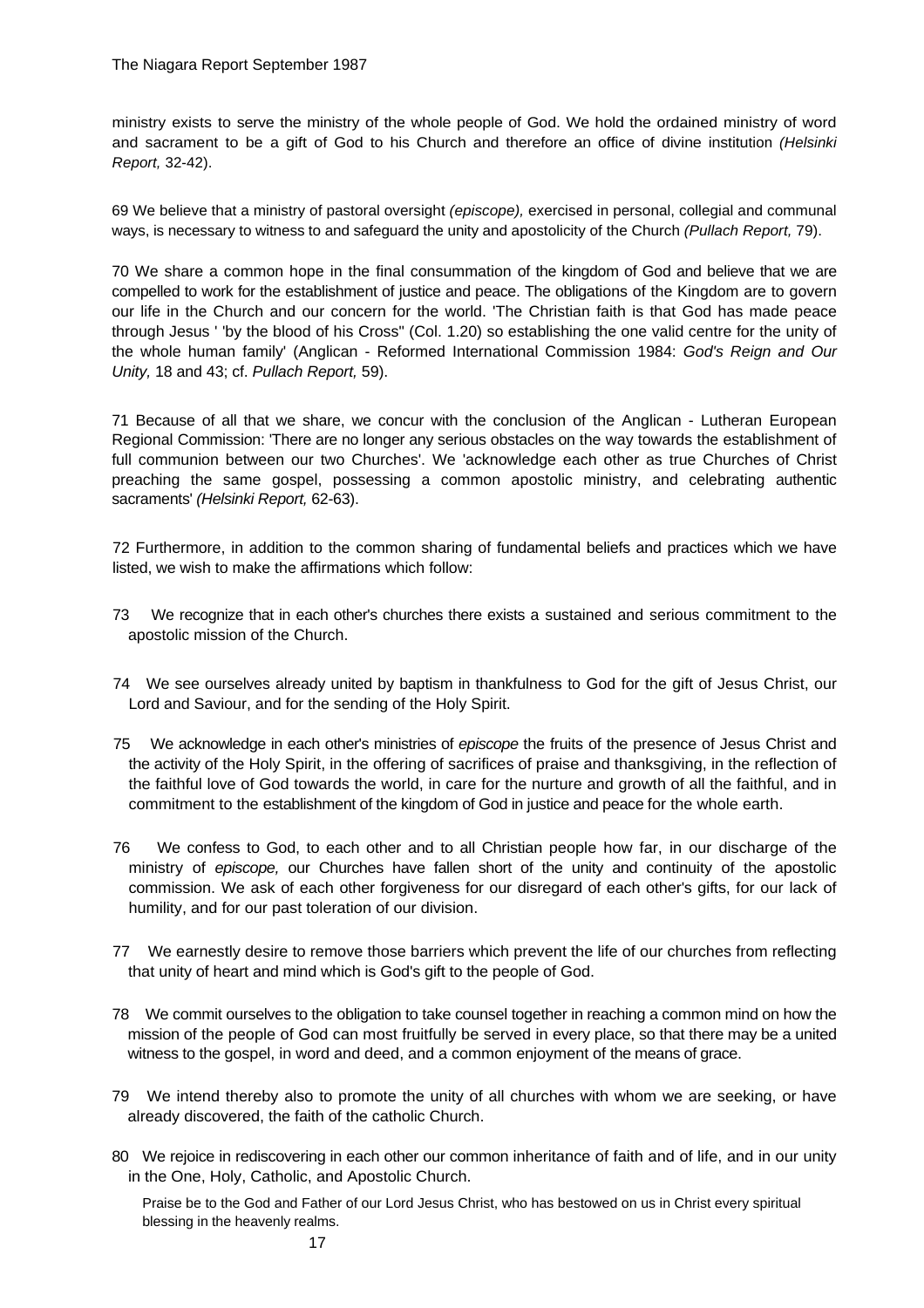## **IV Application to Anglicans and Lutherans**

81 At our Consultation we addressed the question: 'In the light of our common mission, what needs to be reformed in our respective expressions of *episcope?'* We also tried to visualize what patterns of leadership and oversight would be needed to meet the challenges of the next century. We were aware that all human institutions are subject to constant obsolescence and change. We cannot, therefore, commend uncritically either the re-appropriation of historic episcopate or the perpetuation of existing forms of the exercise of *episcope.*

82 Neither of our Churches is able to claim such a degree of-faithfulness, that is, a continuity in either doctrine or order, as would enable it to sit in judgement on the other.

83 Nevertheless both our Churches have been given by God sufficient faithfulness to the apostolic gospel that today we can recognize each other as sister Churches.

84 The Churches of the Lutheran tradition have received as the focus for God's faithfulness to them the creeds of the early Church, the confessions of the sixteenth century, and the continuity of the ordained ministry through which the Word of God has been preached and the sacraments and rites of the Church have been administered.

85 The Churches of the Anglican Communion have received as the focus for God's faithfulness to them the creeds of the early Church, the Book of Common Prayer from the sixteenth century (revised periodically and adapted regionally), and the continuity of the episcopal office through which clergy have been ordained for the preaching of the Word of God and the administration of the sacraments and rites of the Church.

86 Formal recognition of each other's ministries so that our Churches acknowledge a relationship of full communion between them cannot simply mean that neither Church changes. Nor can it mean that either Church changes merely to meet the expectations and requirements of the other.

87 Rather Churches of both communions are being called to acknowledge that the experience and practice of full communion will involve them both and simultaneously in changes and reforms.

88 Lutheran Churches are being asked to make four changes in current practice, as follows:

89 All persons who exercise an ordained ministry of *episcope* should receive the title of bishop or suffragan bishop. (See Paragraph 57 and Appendix IV for historical and other information on the titles currently in use in some Lutheran churches.)

90 Because Lutherans understand the office of bishop as pastoral (CA, XXVIII, 5 *et passim;* cf. *Lutheran Understanding of the Episcopal Office,* 1983, which states that 'episcopal ministry and episcopal office denote the task of pastoral leadership and spiritual supervision', pp. 3 ff.), constitutions should be revised so that bishops are elected to the same tenure of office as are congregational pastors, chaplains, and other pastoral ministers in the Church. That is, they should be elected and called until such time as death, retirement, or resignation terminate their incumbency. This may mean that Churches will also want to revise the procedures for identifying and nominating candidates for election to the ministry of bishop so that God's gifts of leadership and governance (1 Cor. 12.28) are properly recognized and called to office. Where appropriate, bishops and Churches should also establish and welcome structures for collegial and periodic review with the purpose of evaluating and improving the bishop's ministry.

91 In accordance with the canons of the Council of Nicaea the rites of installation for bishops should be revised so that there is a laying on of hands by at least three bishops. The involvement of three bishops in the installation of a bishop is the liturgical form by which the Church recognizes that the bishop serves the local or regional church through ties of collegiality which are links to the universal Church. Such participation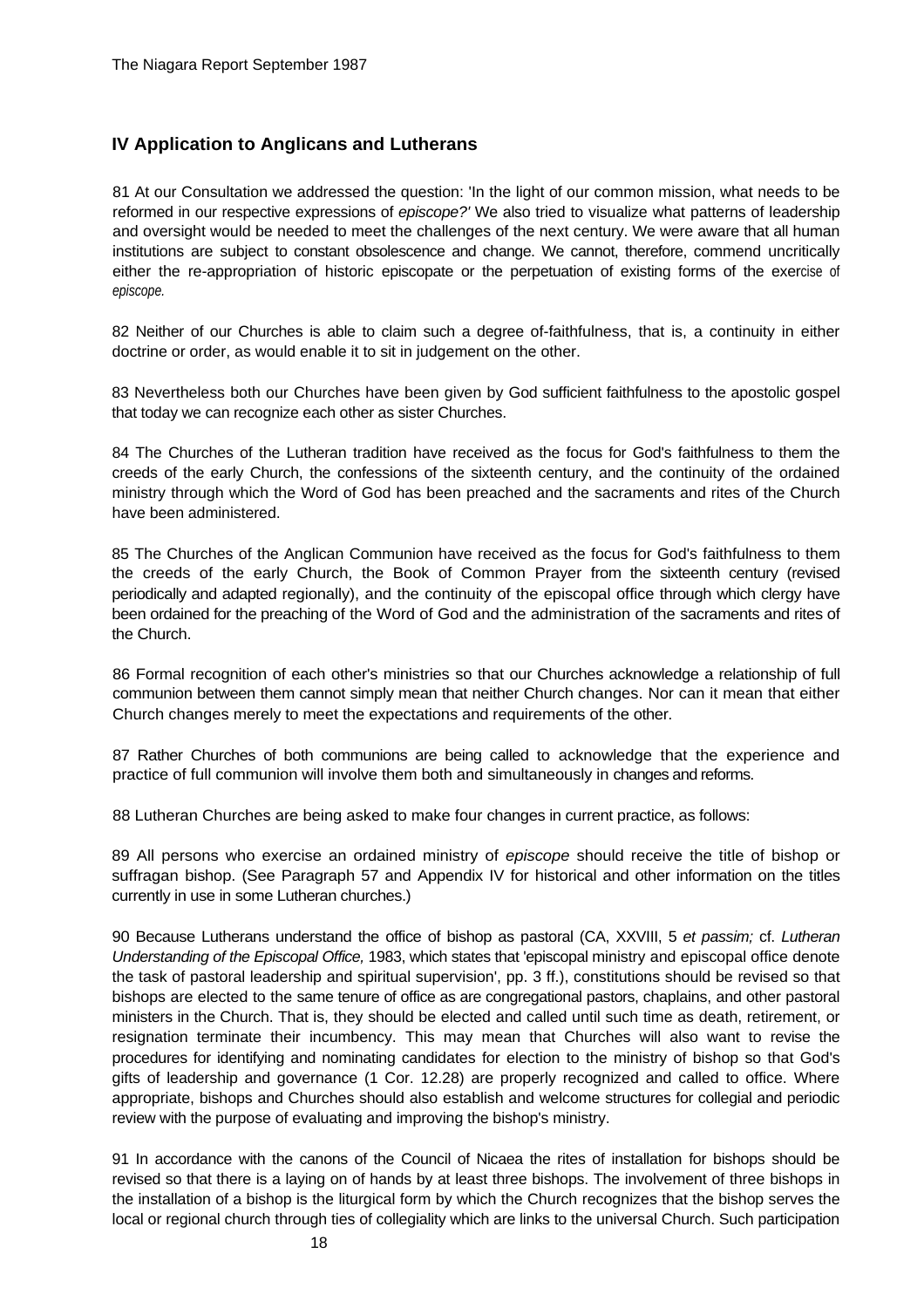of three bishops should express liturgically the fact that genuine consultation among bishops on the faith and life of the Church is expected in structure and practice. If we are in full communion with each other, one or more of the bishops at a Lutheran installation should be from a Church in the Anglican Communion. Lutherans can invite such participation by Anglican bishops for two reasons. First, in recognizing and acknowledging 'the full authenticity of the existing ministries of Lutheran churches' (see paragraph 94) Anglicans join Lutherans in affirming that bishops have authority only through the gospel (CA XXVIII, 5-8) and thus serve the identity and unity of the Church given by the pure preaching of the gospel and the administration of the sacraments (CA VII, 2). Second, Lutherans have confessionally and historically recognized that the historic episcopate is a valuable symbol of unity and continuity in the Church (cf. LRCJC, *The Ministry in the Church,* 65, 66, and 80, together with the documentation in the footnotes). Such participation of Anglican bishops must be a symbol for mandatory mutual consultation and real interaction in *episcope.*

92 It should become the unfailing practice that only bishops or suffragan bishops should preside at all ordinations of clergy in their respective regions (synods, dioceses, churches, districts). This is consistent with much current practice in Lutheran Churches; and it is upheld in principle by the fact that Lutheran bishops or those who exercise *episcope* in Lutheran Churches must now authorize all ordinations at which they do not themselves preside.

93 Anglican Churches are being asked to make three changes in current practice, as follows:

94 Anglican Churches should make the necessary canonical revisions so that they can acknowledge and recognize the full authenticity of the existing ministries of Lutheran Churches. We believe that the basis for such action lies in the recognition that 'the apostolic succession in the episcopal office does not consist primarily in an unbroken chain of those ordaining to those ordained, but in a succession in the presiding ministry of a church, which stands in the continuity of apostolic faith' *(The Ministry in the Church,* 62). Anglican Churches are here being asked for a major canonical revision in ordering their relationships to those Lutheran Churches which have bishops who are not in the historic episcopate and to those whose chief ministers exercising *episcope* are not called bishops. We believe that Anglicans are free to do this both by the grace and power of the Holy Spirit and because such action does not mean surrender of the gift of the historic episcopate. 'Full communion', the consequence of such acknowledgement and recognition, does not mean the organizational merger of Anglican and Lutheran Churches. Therefore Anglican Churches would continue to consecrate their own bishops and ordain their own clergy according to the ordinals now in use.

95 Anglican Churches and bishops should establish and welcome structures for collegial and periodic review with the purpose of evaluating and improving the bishop's ministry (see paragraph 90).

96 Anglican Churches should regularly invite Lutheran bishops to participate in the laying on of hands at the consecration and installation of Anglican bishops. Such participation must be a symbol for mandatory mutual consultation and real interaction in *episcope* (see paragraph 91).

97 We rejoice in the ways God's faithfulness has been manifested in our respective Churches. We receive and cultivate the faithfulness of God evident in the historic episcopate. We recognize and praise God for his faithfulness in preserving the apostolic mission and continuity of the Church where the historic succession in the episcopate has been broken. We intend with these changes to enter into full communion, to create a single eucharistic community, to engage in fully shared mission, and thus to prepare for what structural implications may emerge. We trust that what we do will have significance for progress in other ecumenical relationships.

98 In all of this we wish to assure ourselves and our partners in ecumenical dialogue that these changes are not intended to imply and do not imply indifference to the gift and symbol of historic episcopate. We also assure our partners in bilateral and multilateral dialogue that we want to be mindful of our conversations with them and our commitments to them. No bilateral consensus or action can be blessed which ignores the Church in its many traditions and manifestations. What we do is always done in the sight of all *(in*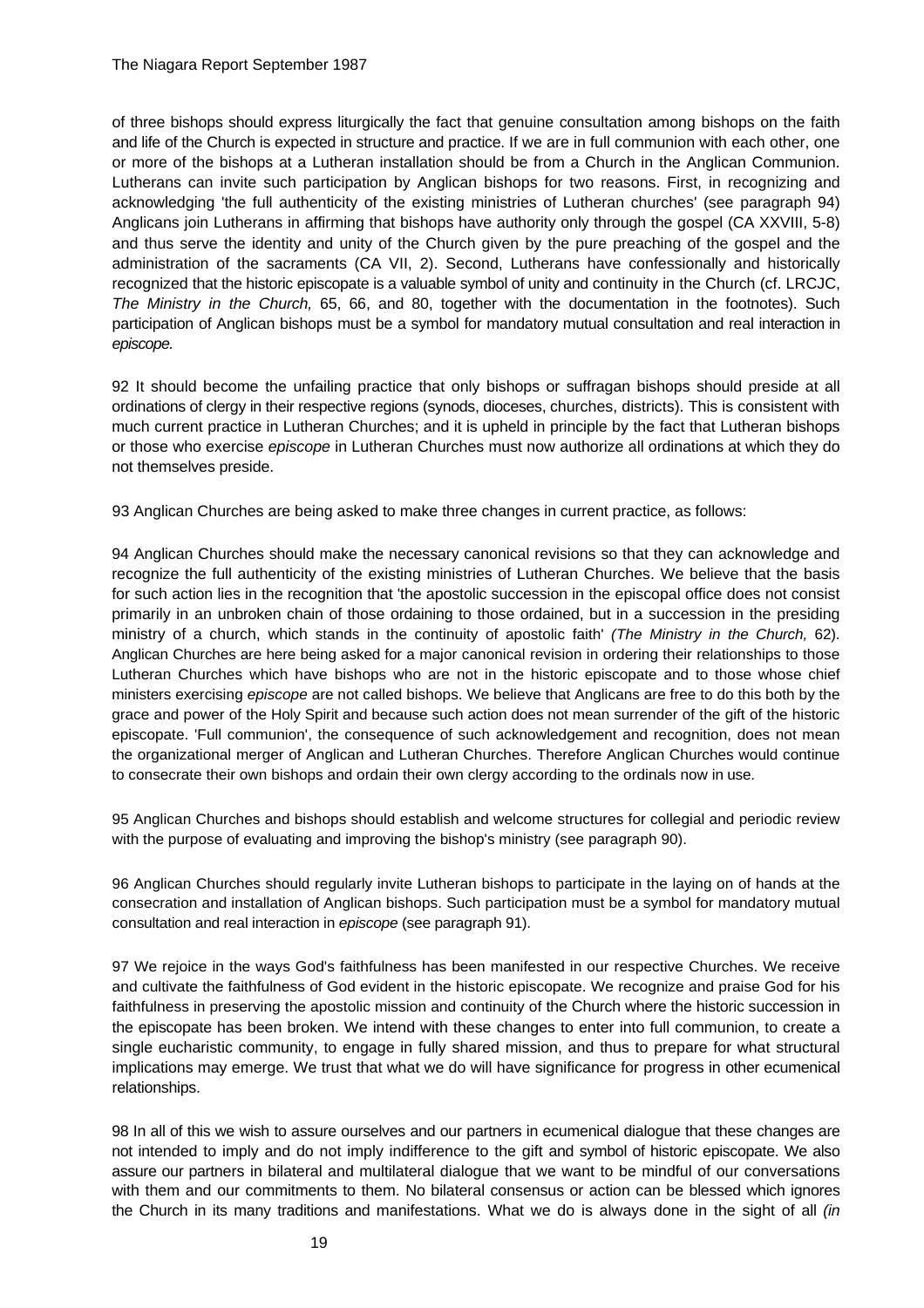*conspectu omnium)* and - in so far as we are granted insight - on behalf of all.

99 In addition to the above changes proposed for each of our Churches, we wish to pose questions which imply reform and renewal in the area of *episcope* to both of our Churches.

100 Are those exercising pastoral leadership and oversight in our Churches given the time and space to reflect on the priorities for mission in their regions, or have they become absorbed in and overloaded by administration? Is the administrative unit over which they preside frankly too big, so that their time and energy is all spent on the maintenance of a system rather than on the discernment of opportunity? Does the scale of their responsibilities make them inattentive to the experience of those whose daily witness involves their standing on the edge of Church life? Has over-familiarity with committee work, which indeed has its proper role, bred a lack of vision and of courage?

101 Are those in the episcopal office accessible enough to clergy and their families, not only in times of crisis but in an ongoing pastoral relationship? Do they take care not to foster an immature dependency, but rather encourage clergy to take responsibility for appraising their own ministry periodically, for reviewing their ministerial priorities, and for pursuing their own continuing education and spiritual refreshment? Do they also ensure that adequate resources are provided for offering personal help to clergy and their families in times of sickness, bereavement, domestic stress and financial difficulty?

102 Can those who exercise pastoral leadership and oversight escape the danger of being occupied too much with the affairs of the clergy, and also offer effective leadership in releasing and drawing together the talents of many individuals within the whole people of God? Can they set an example of leadership which is not autocratic but truly shared, facilitating collaborative styles of ministry and enabling the skills and insights of lay persons in every walk of life to be contributed to the Church's common life?

103 Has the Anglican or Lutheran view of what it means to be in apostolic succession whether of pedigree or pure confession become such a matter of pride that the mission of the Church has ceased to be a criterion by which the Church is judged? Do those exercising *episcope,* whether Anglicans or Lutherans, consider they 'possess' the apostolic entitlement, or do they see themselves challenged and outstripped by its demands and responsibilities?

104 Is it really the case that those exercising *episcope* consult with each other? Have they substituted the goal of denominational coherence for the wider vision of the unity of all Christians? Have they become so absorbed in consultative or legislative problems and procedures within their own nation or province that they have ceased to care how their actions might influence other Christians in other parts of the world?

105 Has mutuality ceased between those exercising *episcope* in the Church and their own local communities? Have leaders ceased to understand the changing needs of congregations? Have they become so remote from the poor and those on the margins of society that they can no longer represent the ministry of one who was the friend of, and host to, sinners? Or conversely, do local congregations keep those who exercise *episcope* at bay, as though their ministry were thought to be an intrusion upon, or competitive with, the self-sufficient organization of a parish?

106 Do those exercising *episcope* in the Church expound and commend the Christian faith in a sustained way, not just preaching on special occasions or during isolated visits to congregations? Do they take real care to enlist the advice and help of those skilled in communications in the modern world, and to address those issues which are of urgent concern to people? Do they make the most of their corporate teaching role as a conference of bishops, and provide collegial support to one another in the exercise of their teaching responsibilities?

107 Do those who exercise *episcope* understand their liturgical role to be central to their responsibilities, and do they carry it out in a creative way? Do they lead the offering of prayer and praise with a sense of awe and reverence, inspiring clergy and congregations to offer well prepared and heart-felt worship to God? Do they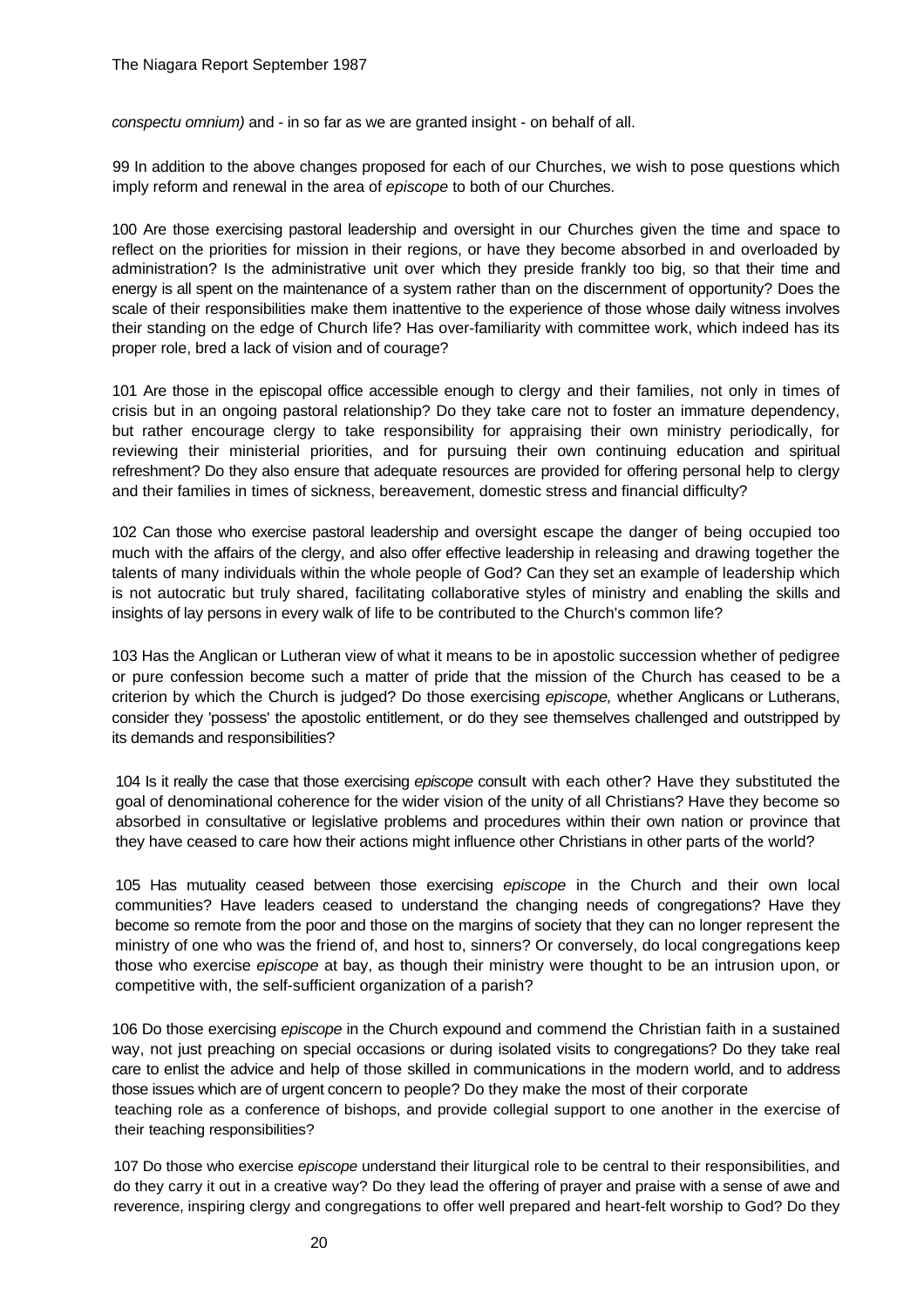maintain a proper balance between word and sacrament in their programme of public worship events? Do they encourage the renewal of liturgy, and hold together diverse styles of worship within the Church's life? Do they take care to retain those skills which they now exercise less often than they did at an earlier phase of their ministries? Do they perform their liturgical tasks in a manner which symbolizes that all ministry is shared with others?

108 Do those exercising *episcope* show in their own personal lives Christ-like qualities? Do they give an example of holiness, love, humility and simplicity of life? Are they generous and hospitable? Is their style of life influenced too much by the patterns of leadership that are dominant in the culture where they live? Is it evident that they are dedicated to unselfish service, and are open to be touched by the sufferings of others? Do they give the time and space needed for prayer, study, rest, recreation and family life, and avoid being devoured by unreasonable public expectations of their office?

109 Are those chosen for leadership given the ceremonial trappings of prominence, but denied the ability to exercise their responsibilities? Is *effective* leadership vested in reality in persons who, by reason of their obscurity in a bureaucracy, are not accountable to the whole Church? Are the realities of the exercise of power effectively disguised from view, and is it silently presumed that power can only be exercised competitively and never co-operatively? Are Churches so frightened by the danger of authoritarianism that their systems of checks and balances destroy any capacity to respond in moments of special challenge and danger?

110 These are but some of the enquiries which follow from the argument we have advanced. They are based in the account we have given of the requirements for the mission of the Church, on the understanding that the apostolic ministry must be a ministry engaged in, and facilitating the mission of the whole Church. *Episcope* is a ministry of service, exercised with the co-operation of the whole community. Leaders are to 'manifest and exercise the authority of Christ in the way Christ himself revealed God's authority to the world, by committing their life to the community' (BEM, M 16). When we ask whether leaders in communities other than our own do this with faithfulness, we are engaged in a process which inevitably involves self-examination. Our conclusion is that both our communions are called in the first place to penitence.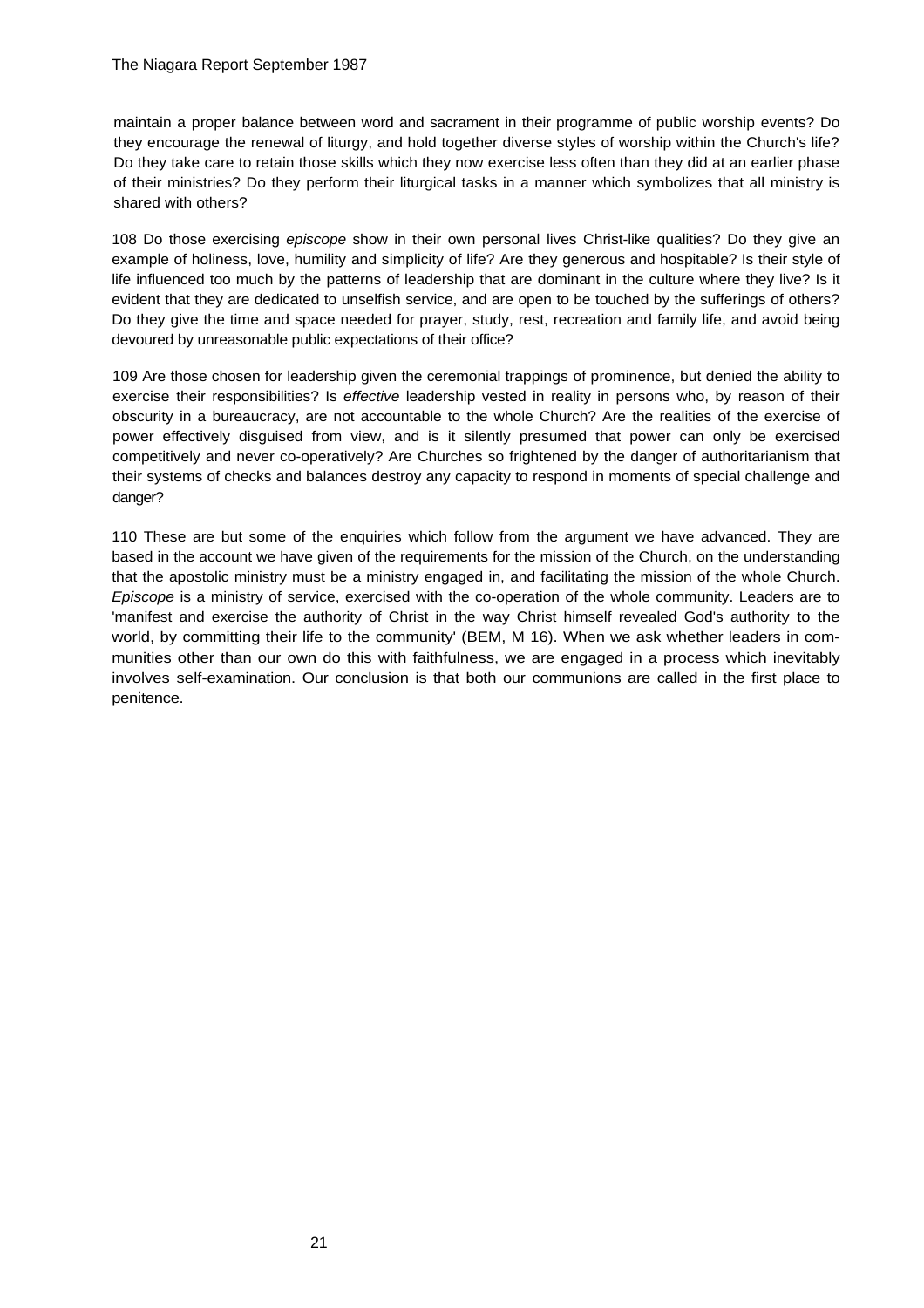## **Practical Steps**

111 Here we consider by what practical steps Anglicans and Lutherans can realize Full Communion.

112 *Step 1:* Each Regional or National Church's governing body:

(a) affirms the agreement in faith as expressed in certain specified documents (eg. paragraphs 61-70 of this Report).

(b) recognizes the Church of.......... as a true Church of

the Gospel etc (see BEM, M 53, [a] or [b]).

113 *Step 2:* Create provisional structures to express the degree of unity so far achieved and to promote further growth. These could include the following examples, though the time scale could vary region by region:

(a) Eucharistic Sharing and Joint Common Celebration of the Eucharist;

(b) meetings of Church leaders for regular prayer, reflection and consultation, thus beginning joint *episcope;*

(c) mutual invitation of Church leaders, clergy and laity, to synods, with a right to speak;

(d) common agencies wherever possible;

(e) explore the possibility of adjusting boundaries to assist local and regional co-operation;

(f) Covenants among Church leaders to collaborate in *episcope;*

(g) joint pastoral appointments for special projects;

 (h) joint theological education and training courses; (i) sharing of information and documents; (j) joint mission programmes;

(k) agreed syllabuses for Christian education in schools, joint materials for catechesis and adult study;

(1) co-operation over liturgical forms, cycles of intercession, lectionaries and homiletic materials; (m) welcoming isolated clergy or diaspora congregations into the life of a larger group (see ALERC *Helsinki Report,* 5);

(n) interchange of ministers to the extent permitted by canon law;

(o) twinning (partnership) between congregations and communities;

(p) joint programmes of diaconal ministry and reflection on issues of social responsibility; (q) joint retreats and devotional materials.

The ACC and LWF should be asked to give their full support to Churches making such provisional arrangements.

114 *Step 3:* The actions taken in Steps 1 and 2 form the basis and motivation for the implementation of the recommendations in paragraphs 88-96.

115 *Step 4:* Together representatives (including lay members, ordained ministers and Church leaders) of both Churches publicly celebrate the establishment of full communion. This liturgical occasion should include the following elements:

(a) penitence for past shortcomings;

(b) declaration of joint faith;

(c) reaffirmation of baptismal vows;

(d) mutual greeting by sharing the Peace by the right hand of fellowship, so as to avoid any suggestion of reordination, mutual recommissioning of ministries, crypto-validation, or any other ambiguity;

(e) a celebration of the Eucharist;

(f) covenant to work together and become closely involved in one another's corporate life, with the long-term aim of fuller unity;

(g) a personal covenant of the Church leaders to collaborate in *episcope.* (It is intended that new leaders should enter the same covenant on assuming office.)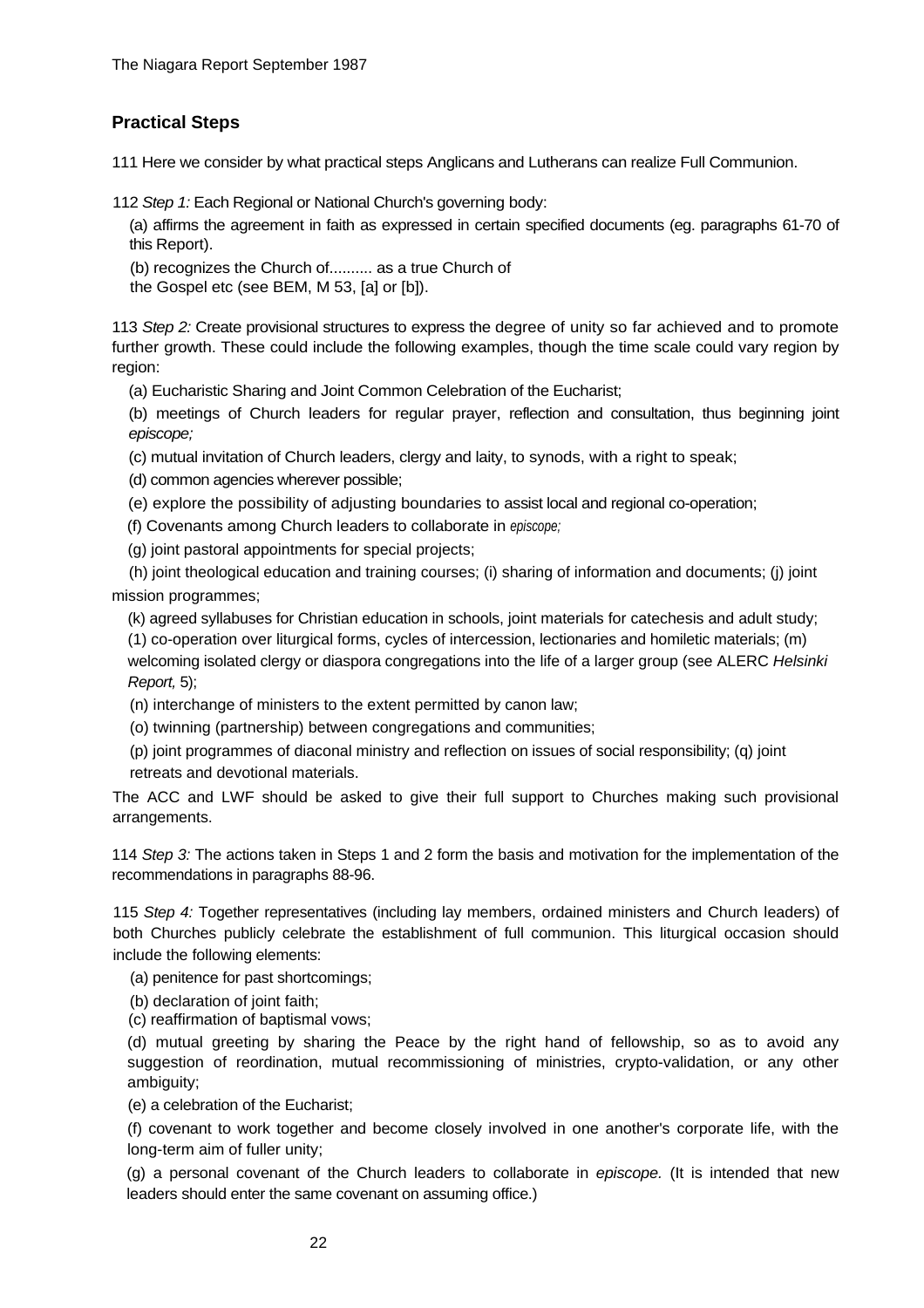116 *Notes:* We understand these steps to be compatible with those proposed by LRCJC, *Facing Unity,* pp. 58 ff.

This process should be constantly open to further ecumenical initiatives with other Churches, and is not intended to be exclusive (see above paragraph 97).

After Step 4 joint consecration and installation of bishops and ordination of new ministers should be possible.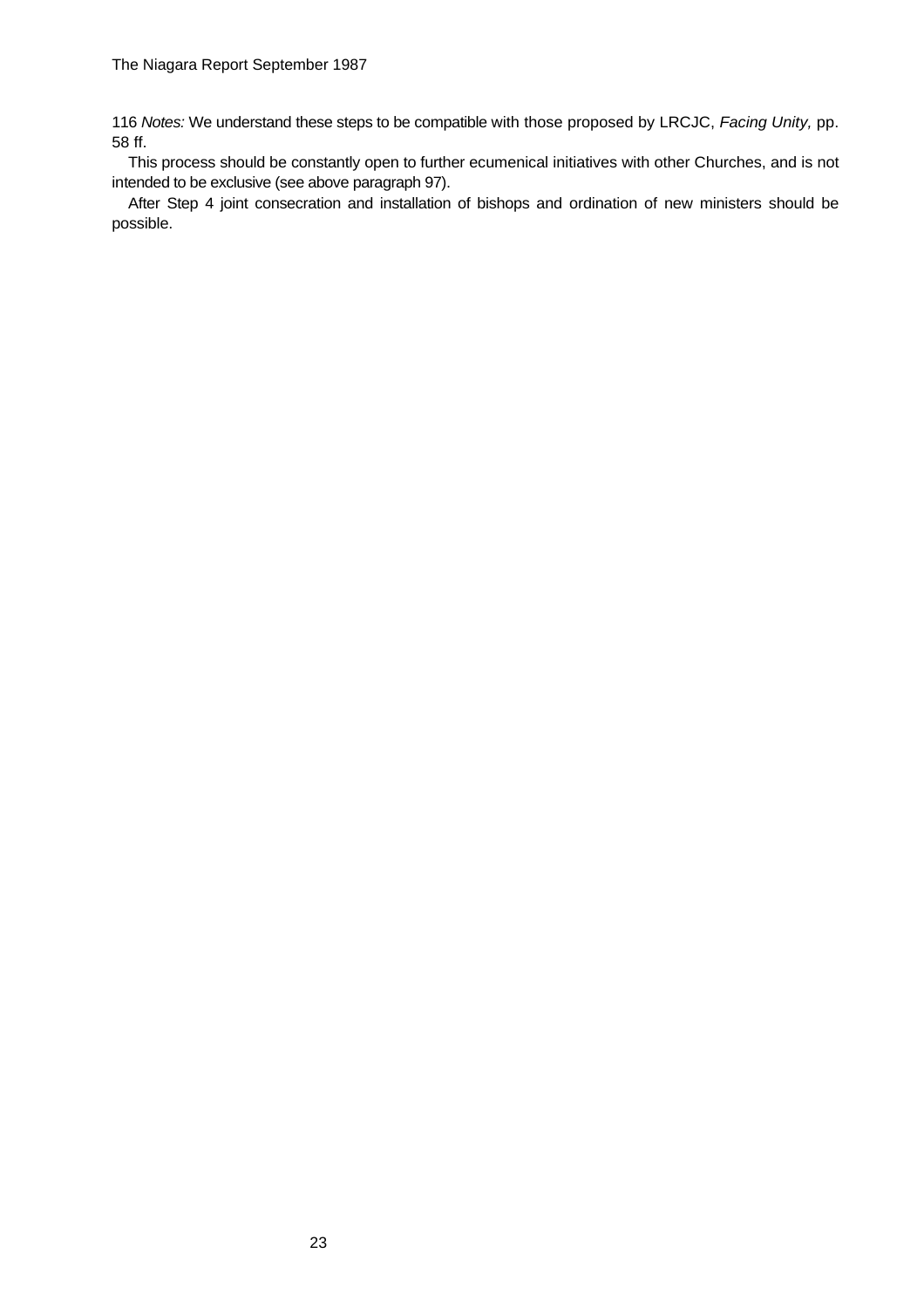# **APPENDIX I**

### **Anglican - Lutheran Consultation on Episcope**

*Anglican Participants* The Revd Canon Keith Chittleborough

The Revd Dr L. William Countryman

The Revd Dr Alyson Barnett Cowan The Revd Dr Kortright Davis Dr David Ford The Ven. Nehemiah Shihala Hamupembe The Rt Revd Russell Hatton Ms Nangula Hauwanga The Revd Dr Richard A. Norris Jr. Professor Patricia Page

*Lutheran Participants*

The Revd Sven Eric Brodd Dr Faith Burgess The Rt Revd Herbert W. Chilstrom The Revd Dr Donald Juel The Revd Nathan E Kapofi The Revd Dr Robert Marshall The Revd Julius Paul Ms Annette Smith Dr Nelvin Vos

*Orthodox Consultant* The Revd Professor Basil Zion

*Roman Catholic Consultant*  The Revd William Marravee The members of the Continuation Committee (Appendix II) were also present.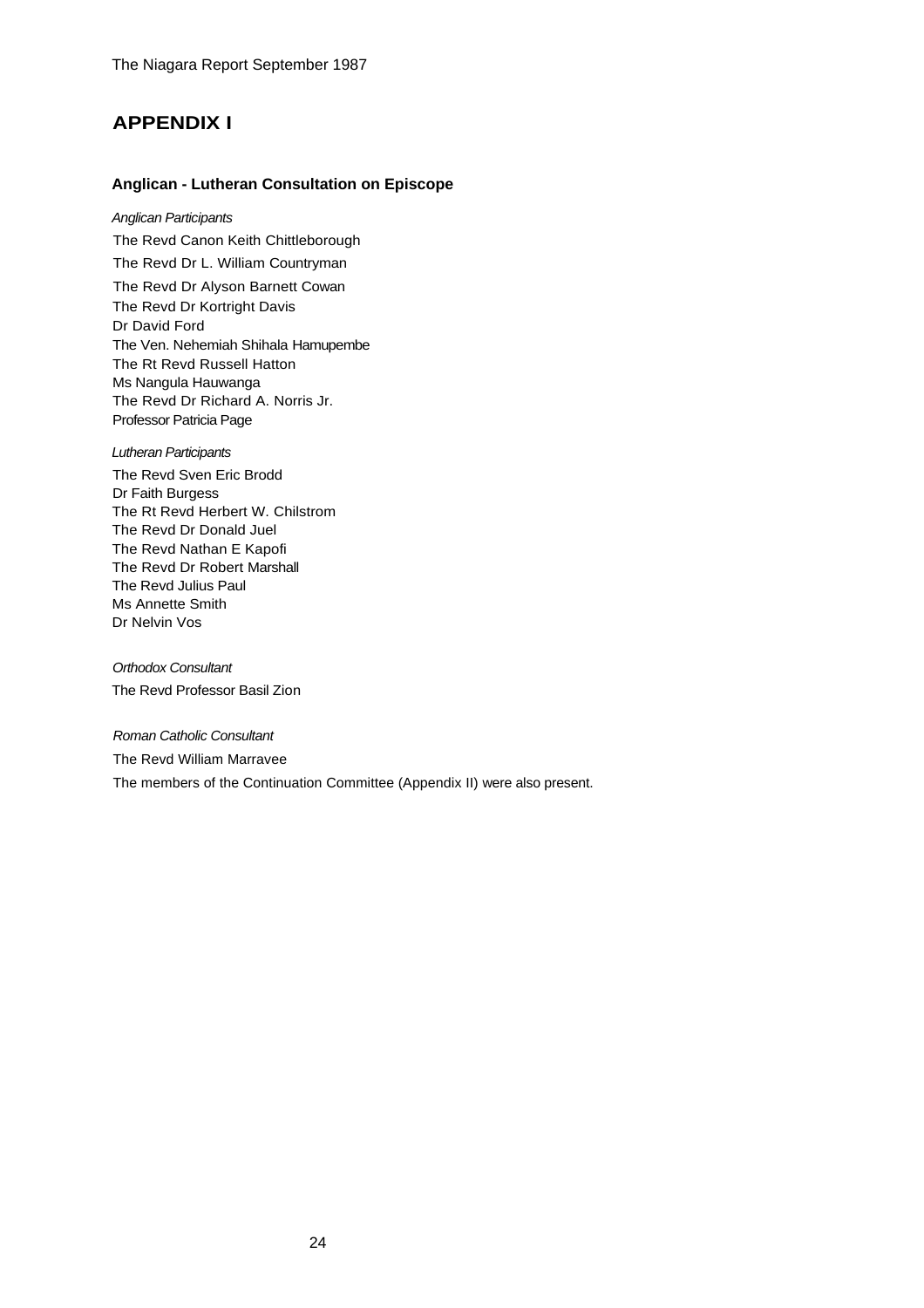## **APPENDIX II**

### **Anglican - Lutheran International Continuation Committee**

*Anglican Participants* The Rt Revd David Tustin (Co-Chair) The Revd Professor J. M.Flynn The Rt Revd Charles Mwaigoga The Rt Revd John G. Savarimuthu The Revd Professor Stephen W. Sykes

*Lutheran Participants* The Rt Revd Sebastian Kolowa (Co-Chair) The Revd Dr Walter Bouman The Rt Revd Tore Furberg The Revd Christa Grengel The Revd Dr B. C. Paul The Revd Dr Karheinz Schmale\*

The Revd. Dr William A. Norgren\* The Revd Dr Jan Womer

*Staff*

The Revd George Braund Ms Vanessa Wilde The Revd Dr Eugene L. Brand Mrs Irmhild Reichen-Young

\*Not present at the Niagara Meeting.

Professor Marianne H. Micks retired from the Continuation Committee for health reasons immediately before the Niagara Meeting.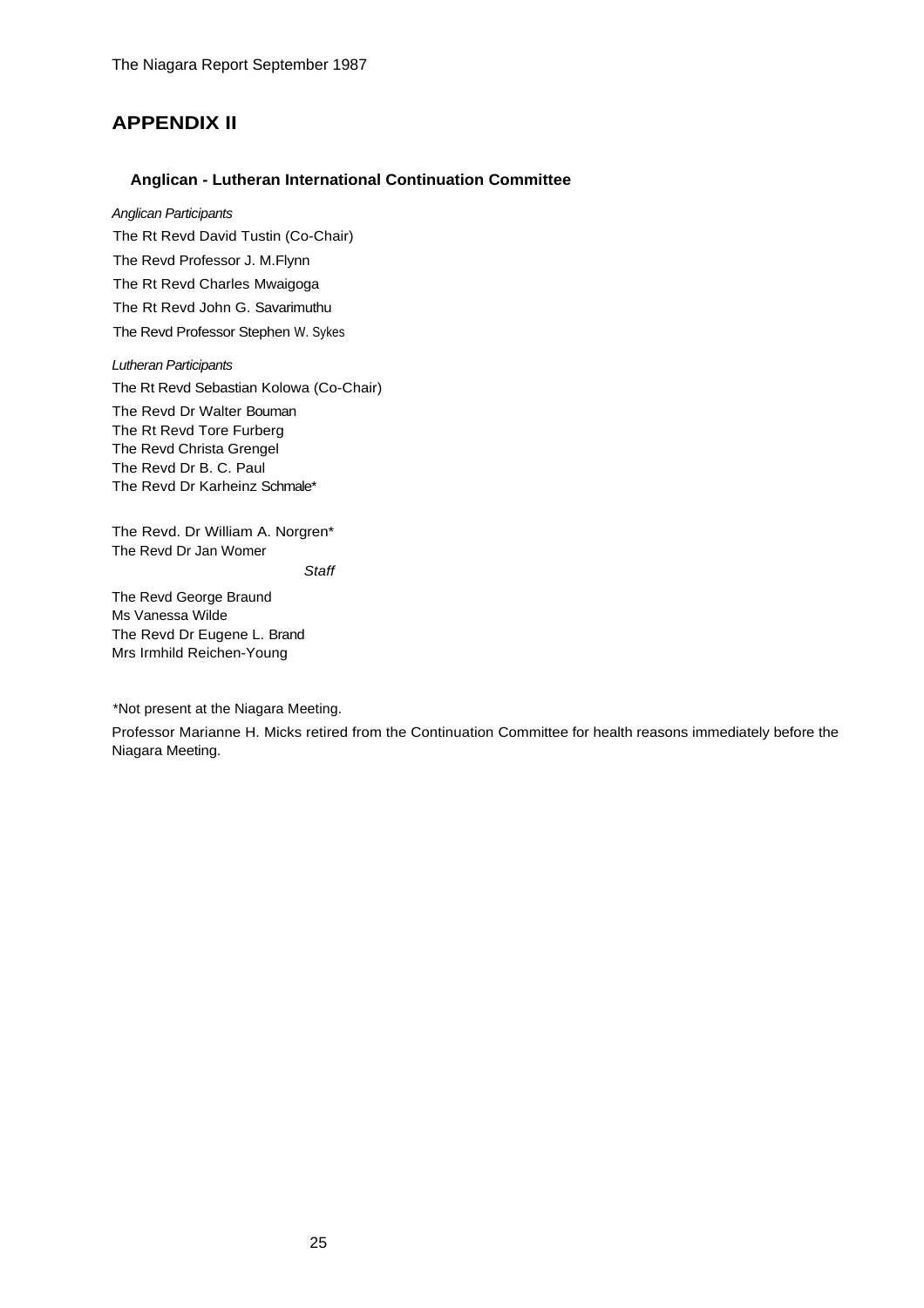## **APPENDIX III**

#### **Anglican - Lutheran International Continuation Committee**

The Marie Reparatrice Centre, Wimbledon, England 13th - 17th October 1986

### REPORT

### *Background*

1 The Anglican - Lutheran International Continuation Committee (ALICC) was appointed by the Anglican Consultative Council (ACC) and the Lutheran World Federation (LWF) on the recommendation (lib.) of the Anglican - Lutheran Joint Working Group, which met at Cold Ash, England, 28th November - 3rd December 1983. The meeting produced a report entitled 'Anglican - Lutheran Relations, Report of the Anglican - Lutheran Joint Working Group' *(The Cold Ash Report),* which provides essential background to the whole progress of Anglican - Lutheran relations in recent times. In it the Group stated that 'the last 15 years have seen remarkable convergence between the Anglican and Lutheran Communions and their member churches' and recommended their respective bodies to 'move with urgency towards the fullest possible ecclesial recognition and the goal of full communion' (p. 16). The Group had before it:

Anglican - Lutheran International Conversations, 1970-2. *The Pullach Report.*

Lutheran - Episcopal Dialogue I, 1972, and Lutheran - Episcopal Dialogue II, 1981 (LED II).

Anglican - Lutheran Dialogue, 1983. *The Helsinki Report* of the Anglican - Lutheran European Regional Commission.

The Agreement adopted by the Conventions of The American Lutheran Church, the Association of Evangelical Lutheran Churches, the Episcopal Church in the USA and the Lutheran Church in America, September 1982.

2 The Task of the Continuation Committee is first to coordinate information about developments in Anglican - Lutheran relations in various parts of the world, and then, on the basis of an assessment of the total picture, to foster and to stimulate new initiatives. It reports to its parent bodies.

#### 3 *Recent Developments*

ALICC received the following reports:

The Final Report of the Australian Anglican - Lutheran Conversations, 1972-1984.

A Report by the Board for Mission and Unity of the Church of England on Anglican - Lutheran and other international dialogues (GS 685), June 1985.

The Report and Recommendations of the Canadian Anglican - Lutheran Dialogue, April 1986.

A Report from the 8th Theological Conversations between

the Evangelische Kirche in Deutschland (EKD) and the

Church of England, April 1986.

It also received William A. Norgren's Study Guide to Lutheran - Episcopal Relations, *What Can We Share?* (1985); reports on the questionnaires regarding Anglican - Lutheran Relations throughout the world, prepared by the ACC and the LWF; and the report of the Archbishop of Canterbury's visit to and address at the Lutheran Church in America Convention, Milwaukee, in August 1986; *Changing Anglican -Lutheran Relations,* William A. Norgren 1985; *Towards Full Communion,* William G. Rusch. 1985; *Facing Unity.* Models, Forms and Phases of Catholic - Lutheran Church Fellowship. Roman Catholic - Lutheran Joint Commission. Published by the Lutheran World Federation, 1985.

4 These documents by no means constitute a comprehensive coverage of all developments, and the Committee acknowledges the difficulty in assembling all the relevant information, as the different member churches respond to international or national bilateral reports and other documents. It is also the case that from some smaller Lutheran and Anglican churches we have little or no information about ecumenical developments.

5 Oral reports were delivered by the members present at the ALICC of developments in a number of major theatres of Anglican - Lutheran interaction, including Tanzania, Malaysia, India (relations between Lutherans and the Church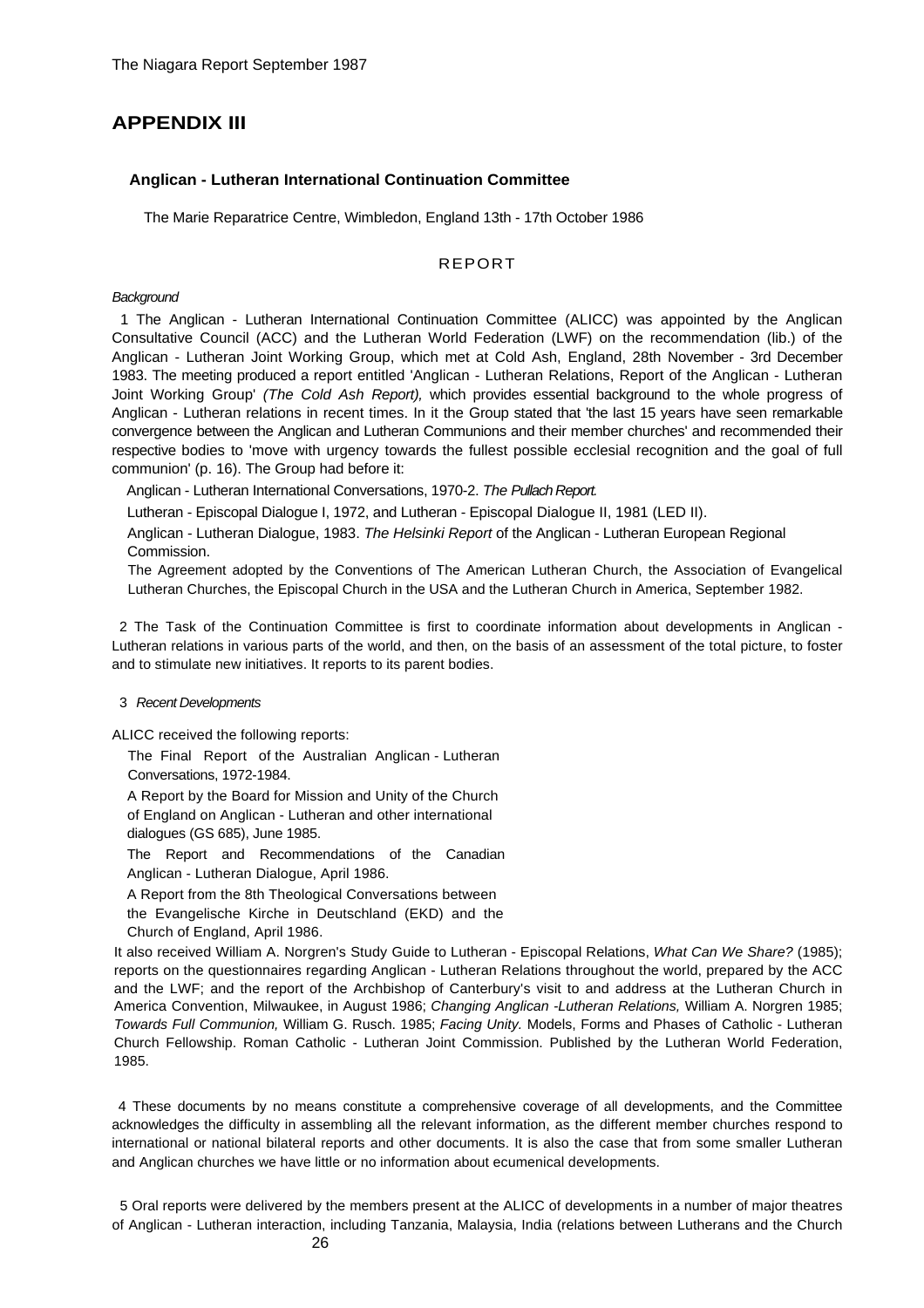of South India), North America and Europe.

#### 6 *Assessment*

It is clear from all the information before us that further highly significant steps are being taken on a regional basis to promote ever-increasing closeness of relationship, despite the lack of an international dialogue. We wish to draw attention to certain examples of this co-operation:

(a) *Tanzania:* The Tanzanian Christian Council enables heads of all non-Roman Catholic churches to meet for two or three days every year to discuss things of mutual concern. Out of these annual contacts church leaders in Tanzania are very often great friends. On the basis of this friendship some Anglican bishops have received invitations to the consecration of Lutheran bishops and the same has been true of some Anglican consecrations.

 (b) *USA:* In its third series, the Lutheran - Episcopal Dialogue in the USA (LED III) has nearly completed work on a document mandated by the churches: 'The Gospel and its Implications'. This is an attempt to make use of the eschatological perspective proving fruitful in current biblical and theological studies as the churches seek to be more faithful in engaging in mission in terms of ecumenism, evangelization and ethics. The dialogue has agreed to recommend to the respective churches some form of recognizing each other's central documents, that Lutherans recognize the Book of Common Prayer and Episcopalians recognize the Augsburg Confession and Luther's Small Catechism. There are increasing instances of regular consultation between Episcopal and Lutheran bishops, of shared ministry by and in parishes, of regular study conferences of clergy from both churches and large gatherings for dialogue and worship. Virtually every part of the USA has had some formal joint celebrations of the Eucharist by Lutheran and Episcopal bishops.

(c) *Canada:* After a process beginning in October 1983, the Canadian Anglican - Lutheran Dialogue has submitted a report to the churches containing brief agreed statements on Justification, the Eucharist, Apostolicity, and Ordained Ministry. The report proposes that the churches acknowledge each other 'as churches where the Gospel is truly preached and taught'. The report requests the churches to initiate internally a period of study (1986-1989) of the agreed statements and to declare a relationship of interim sharing of eucharist beginning in 1989 with an evaluation of this experience to be made in 1995. A number of other actions are also encouraged.

(d) *Europe:* Study and preparatory work has been commissioned by the Church of England, the Evangelische Kirche in Deutschland and the Bund der Evangelischen Kirchen in der DDR for closer ecumenical relationships between these churches. A consultation of these churches is to be held in February 1987.

Pastoral and theological consultations and exchanges have been taking place every two years between the Church of England and the Scandinavian churches, drawing upon a long history of official Church of England relationships with the Churches of Sweden and Finland.

(e) *Australia:* Though the Australian Lutheran Churches are not part of the LWF, we noted that a fruitful dialogue with Anglicans has been conducted since 1974, involving strands of Lutheranism not normally engaged in common ecumenical endeavour and covering a wide range of topics.

(f) *India:* The Anglican dioceses became part of the Church of South India and the Church of North India. In 1947 the Lutheran churches in South India (about a million Christians) entered into union negotiations with the Church of South India, and they found a remarkable agreement in essential theological issues, but for reasons, largely non-theological, could not form one body. Nevertheless there are close relations between them in various aspects of life, especially in joint theological seminaries. Now the Lutheran churches in South India have become part of the United Evangelical Lutheran Churches in India.

7 It is apparent that the process of convergence described in *The Cold Ash Report* is continuing. The theological agreements reached in international and regional dialogues have facilitated shared life, and, as so often happens, Christian living and theological reflection have mutually supported and enriched each other.

#### *The Present Situation*

8 In some contexts, it appears that shared life is a consequence of theological agreement and the process of reception. After the agreement reached in international and regional dialogues it becomes possible for developments to occur in particular places, where responsible Christian judgement demands a new initiative. For instance, an Anglican bishop finds himself asking a Lutheran bishop to exercise oversight of churches in an emergency.

9 These developments are of different kinds, reminding us of the multi-faceted nature of the process of reconciliation. In some contexts, for good historical reasons, great emphasis has to be placed on theological discussion and the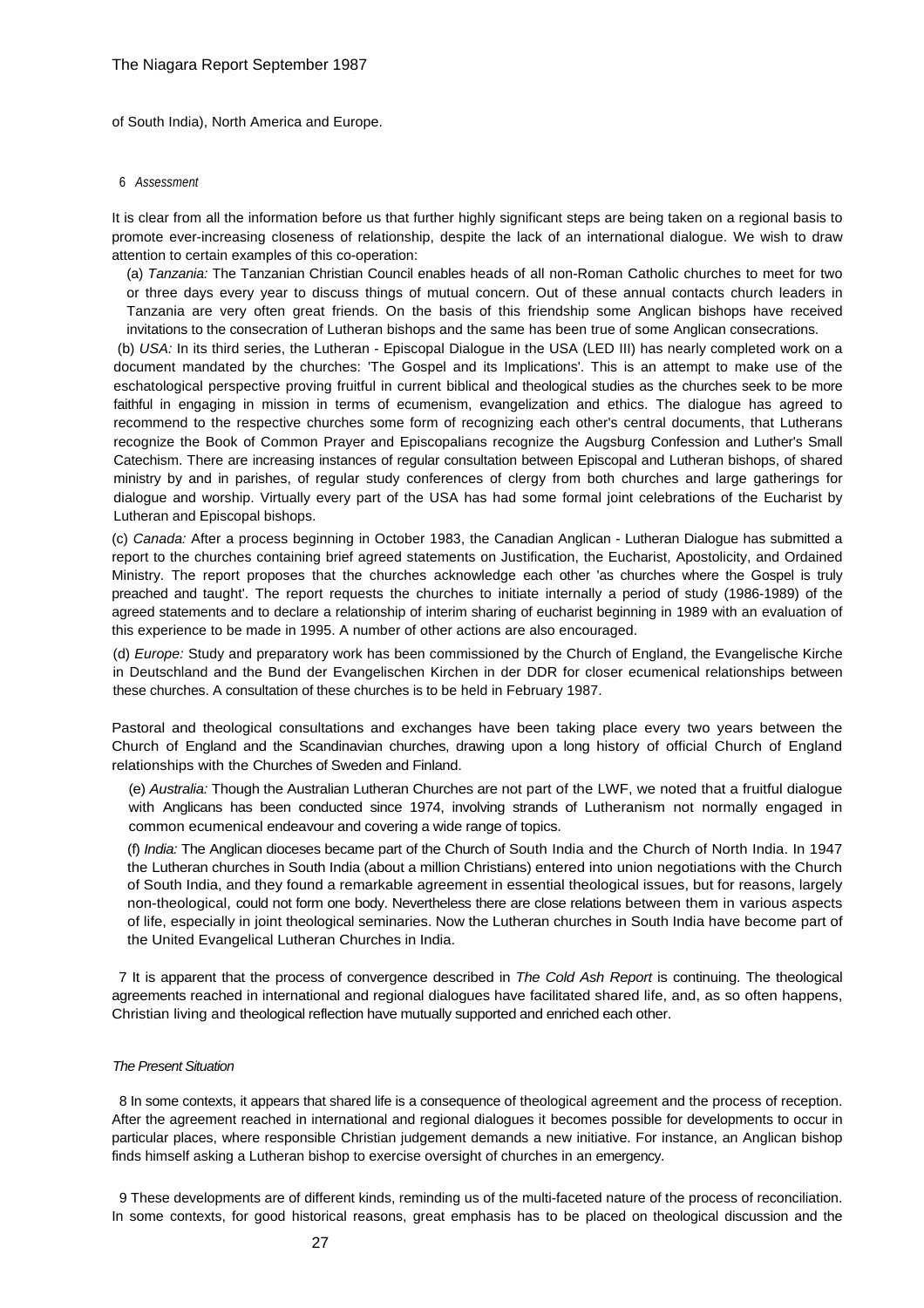### The Niagara Report September 1987

building of consensus; in other places what is crucial is making a reality of the sharing of oversight and mutual consultation; in other places, again, what is vital is breaking down cultural or communal barriers in the life of the whole church. It is our experience that the establishment of priorities in each situation has to be determined by the imperatives of the Church's mission. Mission and ecumenism are inseparable, and have to be worked out region to region. Not all developments are capable of being applied universally. Some rest on understandings and judgements which are, as yet, incapable of verbal formulation, but which have resulted from responsible judgements in the face of particular needs or opportunities.

10 It is also true that there are places where the two churches live side by side and there are no signs of joint theological activity.

#### *Future Work*

11 We have begun, and must continue, to identify the resources which we are discovering in one another. We have already received much from each other in our traditions of worship and liturgy, music and hymnody, historical and theological study, stewardship and spirituality. We continue to receive gifts through the lessons learned by sister churches in times of hardship and persecution, through the various ways our churches have sought to relate to social and political contexts with equally various degrees of faithfulness. It is a part of the task of this committee to discover and identify as many resources as God has given us, to evaluate their role in our common life and growing relationships, and to urge and facilitate the wider sharing of these resources between our communions. That these resources cannot always or easily be translated from one context to another must be remembered. The historical ambiguities present in our strengths and gifts dare not be ignored. But gifts remain gifts, even in brokenness and ambiguity, and they can be means used by God to further the great gifts of reconciliation and unity.

12 *Rethinking our goals.* Since the Cold Ash meeting, questions have surfaced about the way 'full communion' is described and defined in the Cold Ash Report and its relationship with the anticipated goal of other actual or potential forms or models of church unity. Because of these and other questions we recognize that one of our tasks must be the rethinking and reformulating of the meaning of 'full communion'. We are persuaded that such reformulation can take place only in the context of our growing common experience with one another.

13 *Consultation on Episcope.* Another of our tasks must be to discuss the relationship between Apostolic Succession, the Ministry of the whole people of God, Episcopacy and the historic episcopate. We propose to do this in a consultation which would see ministry in relation to the mission of the Church today. This Consultation will be held in 1987 and our proposal for it is as follows:

*Theme: Episcope* in Relation to the Mission of the Church Today.

*Questions* to be addressed in the context of Anglican - Lutheran relations:

(a) How was *episcope* exercised in the New Testament and the Early Church? How did it relate to Mission?

This question demands that attention be paid to the sociological as well as theological factors underlying historical developments as the Church moved toward more structured community life for the sake of mission, at varying rates of speed in different areas. It presupposes that there was no uniformity of development, all developments have equal or enduring validity.

(b) What is the mission of the Church in the 21st century? What is the Church's prophetic role?

Both parts of this question demand answers set in a variety of cultural and geographical contexts. It cannot be fruitfully addressed in only abstract terms of global import.

(c) How is *episcope* related to the ministry of the whole people of God?

Implicit in this question is the fact that the whole people of God exercises *episcope* in a variety of 'styles' appropriate (or inappropriate!) to our different cultural contexts. It may be that some styles of leadership are more suitable in Christian communities than others. The Consultation should keep the relation between leadership and service in mind.

(d) In light of our common mission, what needs to be reformed in our respective expressions of *episcope?*

Discussion of this key question is central to the task of the Consultation. Clearly it needs to take into account insights gleaned from the previous questions and answers. It asks, in effect, how can we do our job better?

(e) What can we do together in *episcope?* How can we initiate and enable the joint exercise of *episcope* as a gradual process?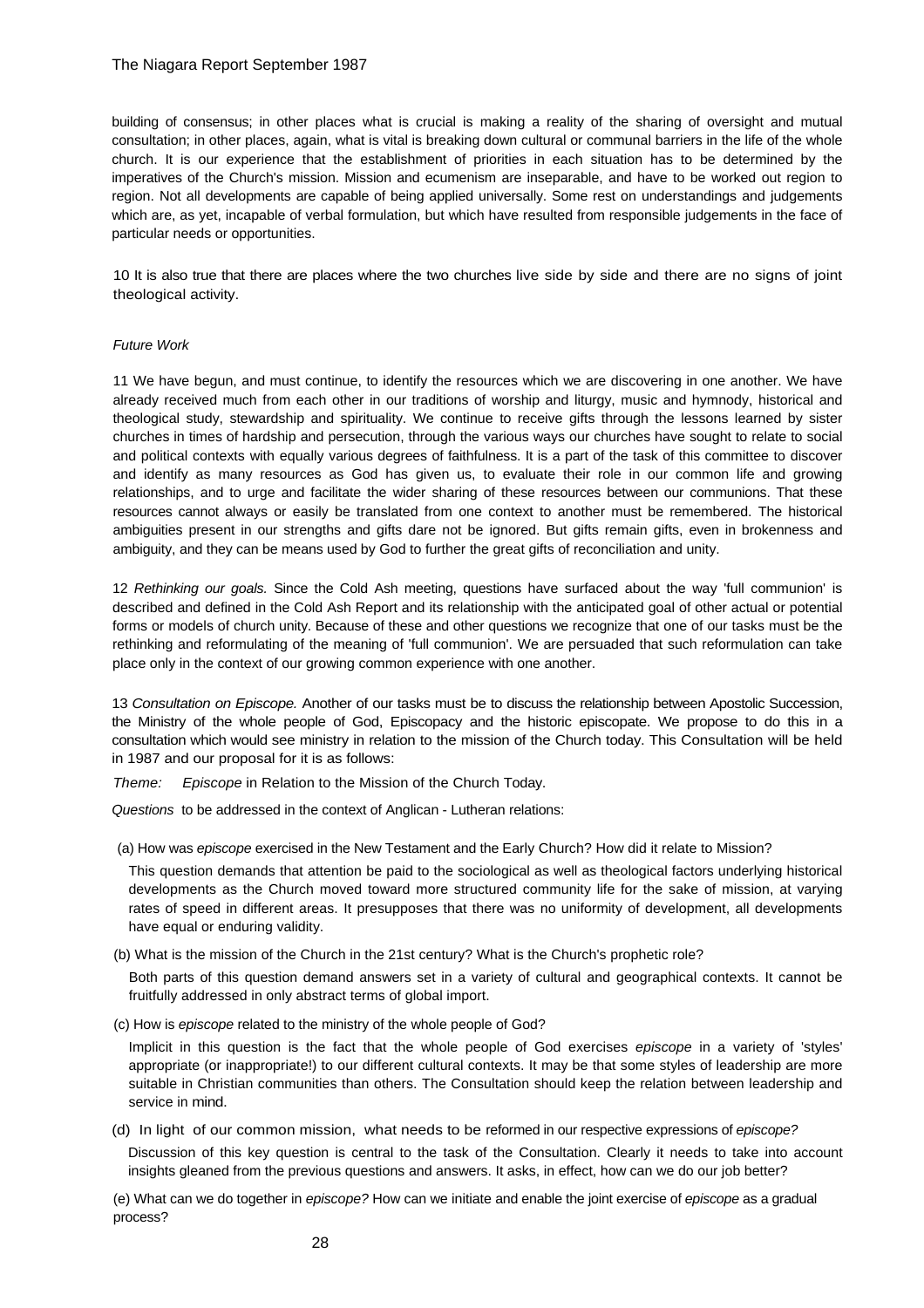(i) What light is thrown on this by our churches' responses to the Ministry section of the BEM document especially paragraphs 23-25?

 (ii) What light is thrown on this by our respective bilateral dialogues with the Roman Catholic Church? Again, this question presupposes a number of different answers for our different contexts. It follows that no single process can emerge, following a single time-table. Recognizing this, the question invites creative 'dreaming'.

(f) How do we formulate attainable goals for our common mission?

The emphasis in this question is on attainable goals. What criteria are appropriate for judging whether a goal is attainable? That ours is a common mission is a presupposition, presumably needing no further elucidation.

14 *Further Steps.* There are further concrete steps which we can take and/or propose to the churches on the way toward realization of the goal of full communion between our churches. We have identified the following tasks:

(a) We should identify areas in which our churches need to be better informed about each other, where misleading or outdated perceptions inhibit trust and co-operation, understanding and commitment to unity. This is especially the case where geographical separation prevents continued living experience of one another, where common challenges and resources are not evident to one another, where stereotypes and caricatures prejudice our relationships and weaken our movement towards full communion.

(b) We need to develop forms and forums for common attention to the Scriptures, that is, letting ourselves be corporately challenged by what the Scriptures have to say to us today. Increased joint work on lectionaries, homiletical studies, catechetical and adult study materials could be undertaken.

 (c) In so far as possible, members, clergy and leaders of our churches need encouragement to share in common worship, beginning with the Eucharist hospitality which is now quite generally possible between Anglicans and Lutherans. We also need to cultivate mutual prayer and intercession for one another in concrete and specific ways. We need joint attention to the cultivation of discipleship grounded in our common and mutually recognized Baptism.

(d) One important and newly recognized way to understand the Lutheran reformation confession of 'justification by faith' is that it is not so much a new or additional doctrine, but rather it is an instruction to pastors about how they are to preach and teach the Christ of the ancient classic doctrines so that Christ is encountered as promise, not threat, and so that Christ is therefore received by faith, not by some inappropriate response (eg. 'works'). This creates an opportunity for renewed and common theological and catechetical attention to the Apostles' and Nicene creeds, that is, to the classical Christological and Trinitarian dogmas, so that they are experienced as Gospel confession rather than as ecclesiastical ideology. This is a common study task in which our traditions both need and can assist each other.

(e) Even though our churches do not agree fully on the meaning or expression of episcopacy, we can give attention to the development and cultivation of forms for consultation of leaders with each other. Simultaneously, the leadership needs to encourage the interaction of clergy, congregations, seminarians, and theologicans for purposes of shared experience in worship, study and mission.

(f) We need to look at the authentic apostolic continuity which both our churches evidence, although not always in identical forms, and which links us both to the church of all ages. Simultaneously we need to increase our awareness of the diversity of contexts throughout the world in which our churches live and function, often side-by-side.

 (g) We intend to ask how the practice of interim sharing of the Eucharist, begun in the USA, could be effected in other contexts.

(h) We intend to describe and propose theological and pastoral exchanges in regions where these are not already taking place as a way of implementing the concrete steps identified above because shared life is reciprocally related to theological agreement.

15 *Our Witness.* All these tasks are to be understood in terms of the Church's witness and evangelism, which includes worship and prayer, diaconic service, and attention to issues of peace with justice.

16 *Lay Leadership.* We regard as fundamental to the relationship of our churches that the laity exercise responsibility for leadership in ecumenical mission and that our envisioning of concrete steps into the future make provision for such exercise of lay responsibility.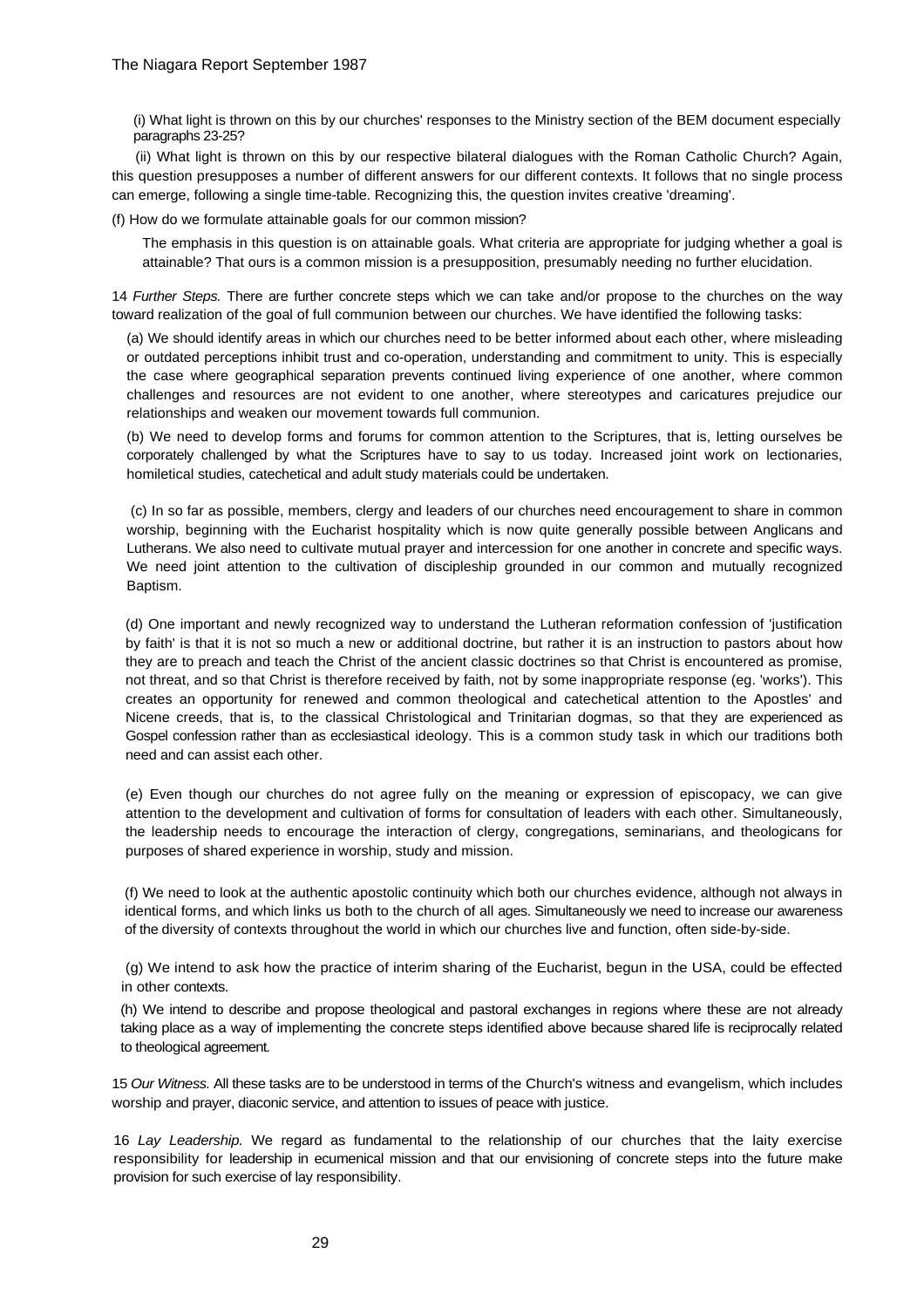# **APPENDIX IV**

### **Ordained Ministry in German Lutheran Churches**

Present structures date from World War I when the change in governmental structures put an end to church structures based on provincial rulers (Landesherrliche Kirchenregiment). A new solution emerged: Das synodale Bischofsamt. The concept of shared leadership between bishop and synod has become widespread among Lutherans. Even in the Nordic countries where the office of bishop retained a more 'traditional' structure, synods have been introduced which share the leadership responsibility for the church.

### 1. BISCHOF (Landesbischof)

Shares authority with synod which elects and can remove from office. Primary duties: visitation and ordination. Specific duties: responsibility for biblically sound doctrine, proclamation and counsel, congregations, pastors and other church workers, care for the training of church workers, advising theological faculties and church training centres, issuing pastoral letters, representing the church in the public sector, promoting ecumenical relationships.

### 2. LEITENDER BISCHOF

Chairs Bishops' Conference of VELKD/VELK and its Church Council. Elected for a term by the General Synod of VELKD/VELK.

Because of the magnitude of most of the provincial churches (Landeskirchen), *episcope* is exercised within geographical subdivisions by 'assistant/suffragan bishops' with the various titles listed below. In some provincial churches there are two levels of subdivision -e.g. the provincial church of Bavaria has districts (Kirchenkreise) which are subdivided into deaneries (Dekanats-bezirke); the provincial church of Hanover has dioceses (Sprengel) which are subdivided into districts (Kirchenkreise). In practice the chief tasks of the 'assistant/suffragan bishops' are visitation and ordination.

3. SUPERINTENDENT (Landessuperintendent), e.g. Hanover.

- 4. DEKAN (Kreisdekan), e.g. Bavaria.
- 5. PROPST, e.g. Brunswick.
- 6. PRALAT, e.g. Wurttemburg.

7. OBERKIRCHENRAT, e.g. Thuringia (OKR most often designates a top-level administrative officer whether ordained or not. In Thuringia, however, some OKR are 'assistant/suffragan bishops' with several superintendents under them.) It is scope of service and assigned duties which distinguish bishops from pastors; the relationship is not hierarchical. The unity of the one ministry of word and sacrament is emphasized.

### 8. PASTOR/PFARRER

Minister of word and sacrament in the congregation.

9. VIKAR

Person engaged in supervised parish work prior to ordination (internship).

Cf. TrSger, G., 'Das synodale Bischofsamt', TRE VI (1980), pp. 694-697.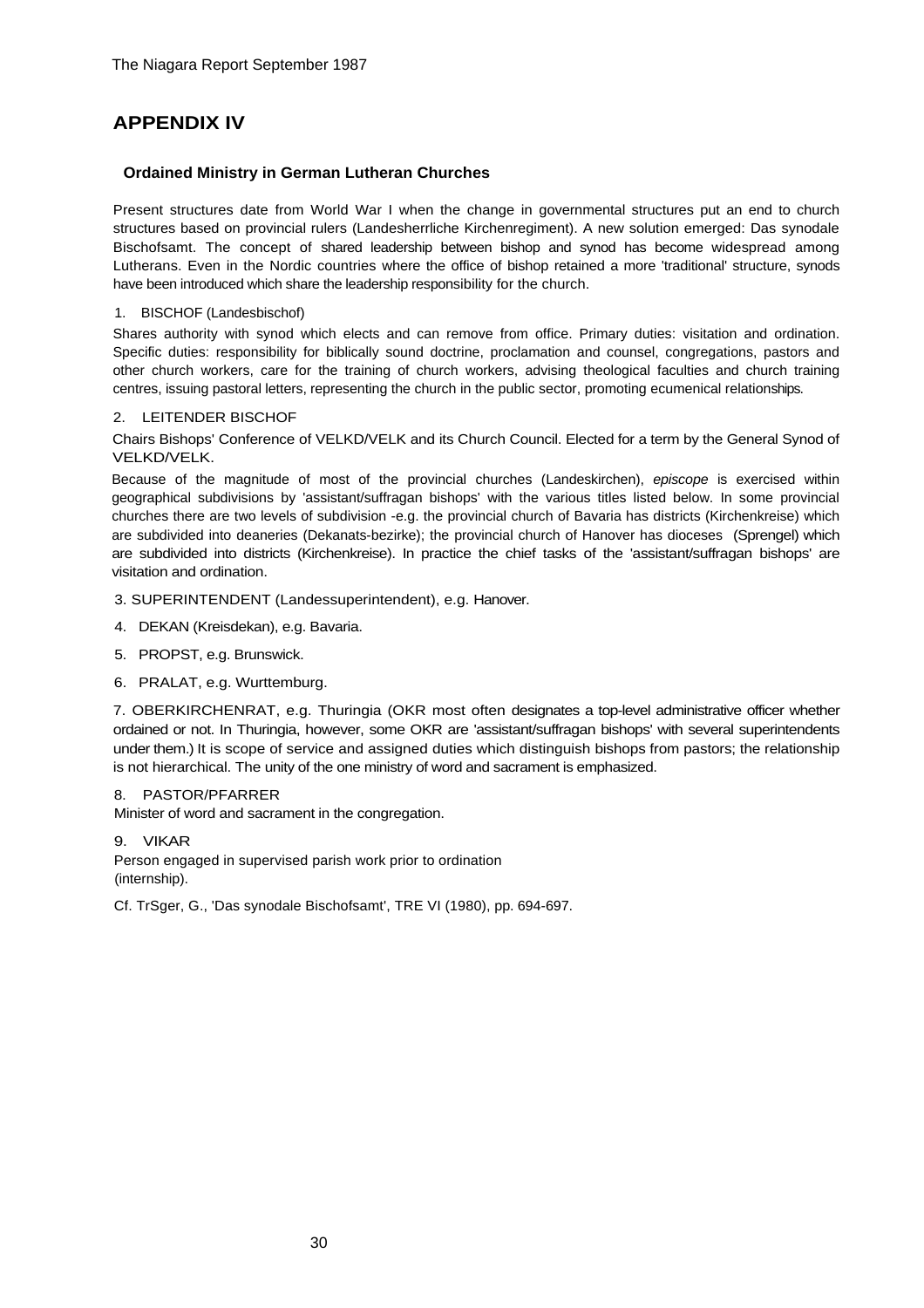# **APPENDIX V**

## **Bibliography**

*Anglican -Lutheran International Conversations,* 1970-72. *The Pullach Report.* SPCK, London, 1973.

*Anglican -Lutheran Dialogue,* The Report of the European Commission, 1982. *The Helsinki Report.* SPCK, London, 1983.

*Anglican -Lutheran Relations,* Report of the Anglican - Lutheran Joint Working Group, 1983. *The Cold Ash Report.*  ACC, London / LWF, Geneva, 1983.

*Anglican -Roman Catholic International Commission, The Final Report.* CTS / SPCK, London, 1982.

*Baptism, Eucharist and Ministry,* Faith and Order Paper No. 111. WCC, Geneva, 1982.

*Growth in Agreement,* ed. Meyer and Vischer. Paulist Press, New York / WCC, Geneva, 1984.

Lutherans and Catholics in Dialogue IV, *Eucharist and Ministry.* US Catholic Conference, Washington / LWF, New York, 1970.

*Lutheran - Episcopal Dialogue,* The Report of the Lutheran-Episcopal Dialogue, Second Series, 1976-1980. Forward Movement, Cincinnati, 1981.

Lutheran - Roman Catholic Joint Commission, *The Ministry in the Church.* LWF, Geneva, 1982.

Lutheran - Roman Catholic Joint Commission, *Facing Unity.* Models, Forms and Phases of Catholic - Lutheran Church Fellowship. LWF, Geneva, 1985.

*Lutheran Understanding of the Episcopal Office.* LWF, Geneva, 1985.

*Unity of the Churches,* H. Fries and K. Rahner. Philadelphia, 1985.

*What Can We Share?* A Lutheran Episcopal Resource and Study Guide. Compiled by William A. Norgren. Forward Movement, Cincinnati, 1985.